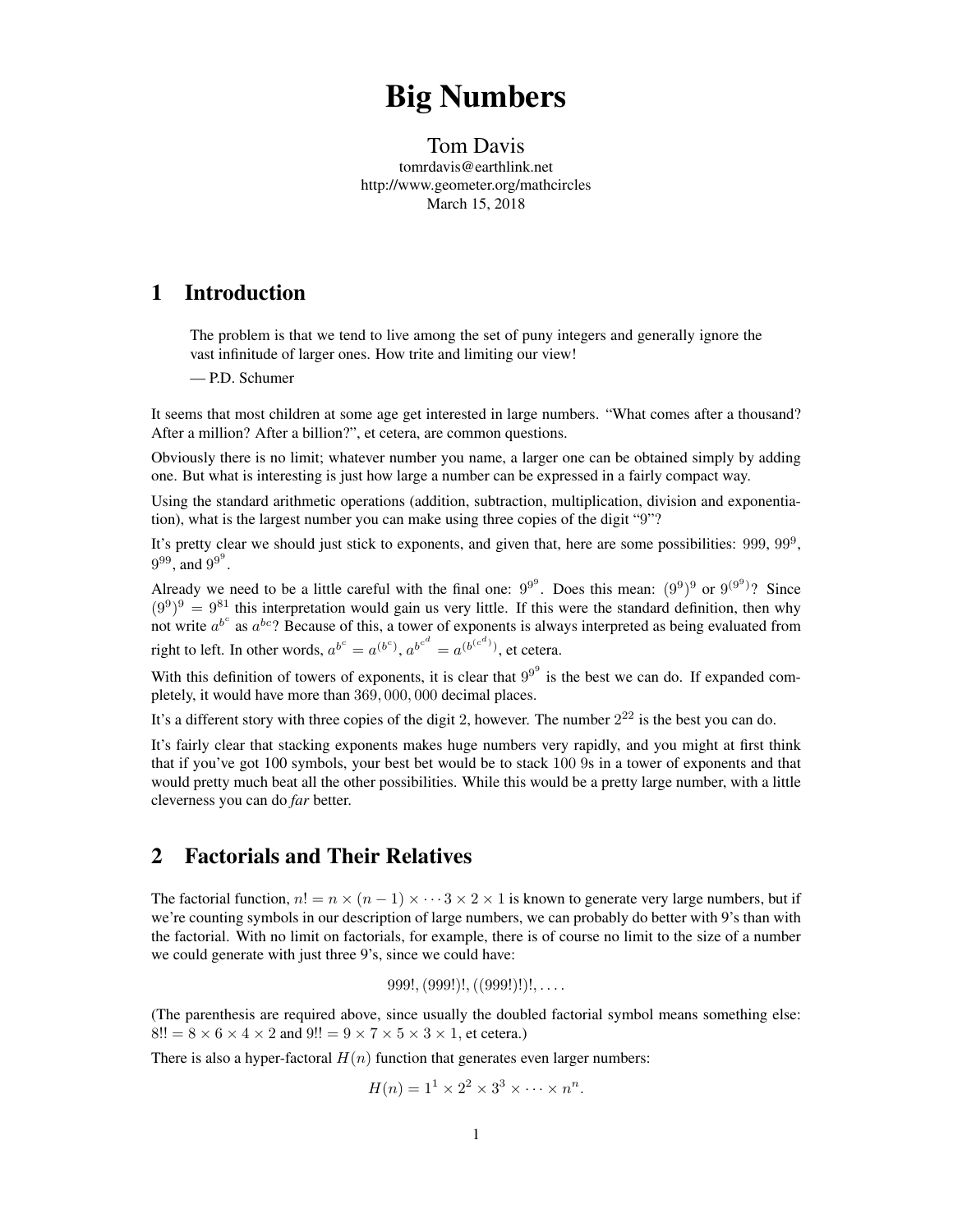Finally, Pickover has defined a superfactorial function, *n*\$, defined as follows:

$$
n\$\ = \underbrace{n!^{n!}}_{n! \text{ copies}},
$$

and even 3\$ has an enormous number of digits.

### 3 Names of Large Numbers

How are large numbers named? There's some disagreement in the English language about how to name them. There are two systems, one used by Americans and the other by the English. Most of the rest of the world uses a system similar to the English one. In a sense, the English system is a bit more logical in that the prefixes "Bi", "Tri", "Quad", et cetera stand for two, three, and four groups of six zeroes. In the American system, "Bi", "Tri" and "Quad" stand for three, four, and five groups of three zeroes.

Here are the first few names in both systems:

| Number                    | Scientific      | American       | English                 |
|---------------------------|-----------------|----------------|-------------------------|
|                           | Notation        | Name           | Name                    |
| 1,000                     | $10^{3}$        | Thousand       | Thousand                |
| 1,000,000                 | 10 <sup>6</sup> | Million        | Million                 |
| 1,000,000,000             | $10^{9}$        | <b>Billion</b> | <b>Thousand Million</b> |
| 1,000,000,000,000         | $10^{12}$       | Trillion       | <b>Billion</b>          |
| 1,000,000,000,000,000     | $10^{15}$       | Quadrillion    | <b>Thousand Billion</b> |
| 1,000,000,000,000,000,000 | $10^{18}$       | Quintillion    | Trillion                |

In the English system, sometimes the names "Milliard", "Billiard", "Trilliard", "Quadrilliard", et cetera, are used in place of "Thousand Million", "Thousand Billion", et cetera.

The names continue in the same general way, and after Quintillion, they are: Sextillion  $(10^{21})$ , Septillion (10<sup>24</sup>), Octillion (10<sup>27</sup>), Nonillion (10<sup>30</sup>), Decillion (10<sup>33</sup>), Undecillion (10<sup>36</sup>), Duodecillion (10<sup>39</sup>), Tredecillion  $(10^{42})$ , Quattuordecillion  $(10^{45})$ , Quindecillion  $(10^{48})$ , Sexdecillion  $(10^{51})$ , Septendecillion ( $10^{54}$ ), Octodecillion ( $10^{57}$ ), Novemdecillion ( $10^{60}$ ), Vigintillion ( $10^{63}$ ), Unvigintillion ( $10^{66}$ ), Dovigintillion (10<sup>69</sup>), Trevigintillion (10<sup>72</sup>), Quattuorvigintillion (10<sup>75</sup>), Quinvigintillion (10<sup>78</sup>), Sexvigintillion  $(10^{81})$ , Septenvigintillion  $(10^{84})$ , Octovigintillion  $(10^{87})$ , Novemvigintillion  $(10^{90})$ , Trigintillion  $(10^{93})$ .

The numbers in parentheses above correspond to the American names. To obtain the English values, subtract 3 from each exponent and then double it.

The name Decillion is sometimes used to indicate  $10^{303}$  in the American system and  $10^{600}$  in the English system. The name Googol stands for  $10^{100}$ —a 1 followed by a hundred zeroes—and the name Googolplex means the number 1 followed by a Googol zeroes.

# 4 Scientific Names

You've probably heard of prefixes like "centi" meaning "hundredth" and "mega" meaning "million". So "centimeter" is one hundredth of a meter and "megavolt" is a million volts. There is an SI-approved set of prefixes for measurements for a large number of sizes. Here is a table: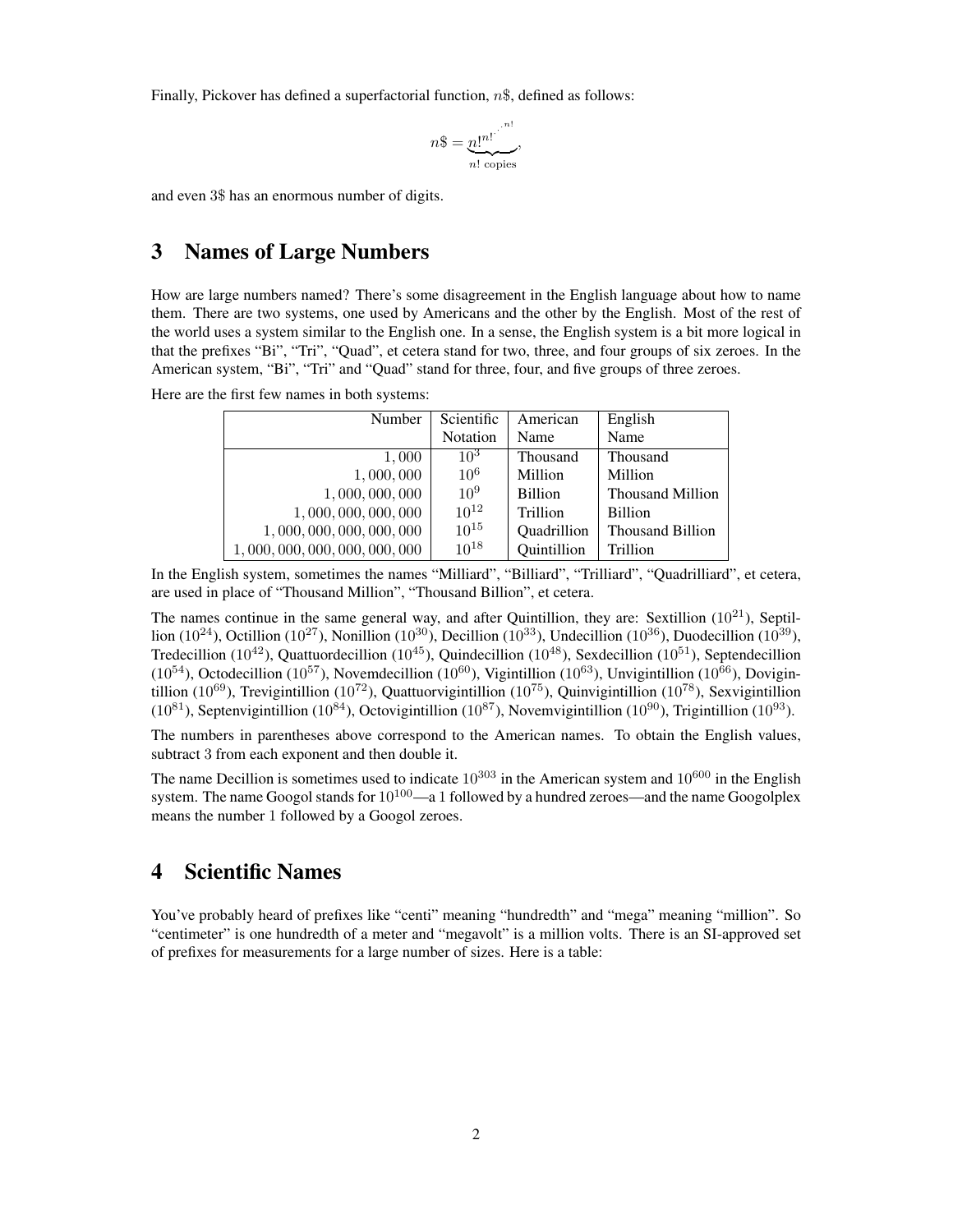| Multiplier        | Prefix | Multiplier | Prefix |
|-------------------|--------|------------|--------|
| $10^{1}$          | deca   | $10^{-1}$  | deci   |
| $\overline{10^2}$ | hecto  | $10^{-2}$  | centi  |
| $10^3$            | kilo   | $10^{-3}$  | milli  |
| $\overline{10^6}$ | mega   | $10^{-6}$  | micro  |
| 10 <sup>9</sup>   | giga   | $10^{-9}$  | nano   |
| $10^{12}$         | tera   | $10^{-12}$ | pico   |
| $10^{15}$         | peta   | $10^{-15}$ | femto  |
| $10^{18}$         | exa    | $10^{-18}$ | atto   |
| $10^{21}$         | zetta  | $10^{-21}$ | zepto  |
| $10^{24}$         | votta  | $10^{-24}$ | yocto  |

So in 20 grams of hydrogen gas, there are about 10 moles of  $H_2$  molecules, or  $10 \times 6.023^{23} = 6.023 \times$  $10^{24} = 6.023$  yotta molecules.

## 5 A Really Big Number

This is the first *really* big number I ever saw. It was shown to me by Leo Moser while I was in high school. First, we begin by saying what we mean by  $\hat{m}$  (which we will pronounce as "triangle-*n*"). It will simply be defined as  $n^n$ : ✶

$$
\bigwedge_{n=1}^{\infty} n^n.
$$

Thus,  $\hat{\angle} \hat{2} = 2^2 = 4$ , and  $\hat{\angle} \hat{3} = 3^3 = 27$ , et cetera.

Next, we'll define "square-*n*":  $\boxed{n}$ , to be the number *n* surrounded by *n* triangles. Thus,  $\boxed{2} = \boxed{\boxed{2}}$  $\hat{A} = 4^4 = 256.$ 

In a similar way, we'll define "pentagon-n":  $\langle n \rangle$ , to be the number *n* surrounded by *n* squares. Thus,  $\overline{y}$ ✮  $\overline{y}$  $\overline{a}$  $\widehat{2} = \widehat{256}$ . So how big is "square-256"? Well, it is the number 256 surrounded by 256 ✮ ✮  $^{\prime}$  $\overline{a}$ triangles. To get rid of the innermost triangle, we obtain  $256^{256}$ , a number with 616 digits, surrounded by 255 triangles. Raising this 616-digit number to its own power will leave us with "only" 254 triangles, et cetera. It is fairly obvious that this number is almost unimaginably large. The number "pentagon-2" is sometimes called just "mega", and "pentagon-10" is sometimes called "megistron".

In the same way, we can define "hexagon-*n*", "heptagon-*n*", and so on.

But at this point I become bored with my notation so I'll introduce an easier one. Define "2-sub-1", "2-sub-2", et cetera, as:

$$
2_1 = \underline{\wedge} \overline{\underline{\smash{\big)}\ 2_2} = \underline{\underline{\smash{\big)}\ 2}}\n\n2_3 = \underline{\smash{\big\langle 2 \big\rangle}}\n\n2_4 = \underline{\smash{\big\langle 2 \big\rangle}}
$$

and so on. The number I am *really* interested in is:

$$
^2\!\mathbin{\widehat{2}}\!\mathbin{,}
$$

or in other words, "2-sub-pentagon-2".

As professor Moser said, "Of course now that I've shown you this one, you can show me a larger one, but this is probably the largest number you have ever seen.", and he was certainly right for that particular group of high-school students. This huge number is sometimes called the Moser number.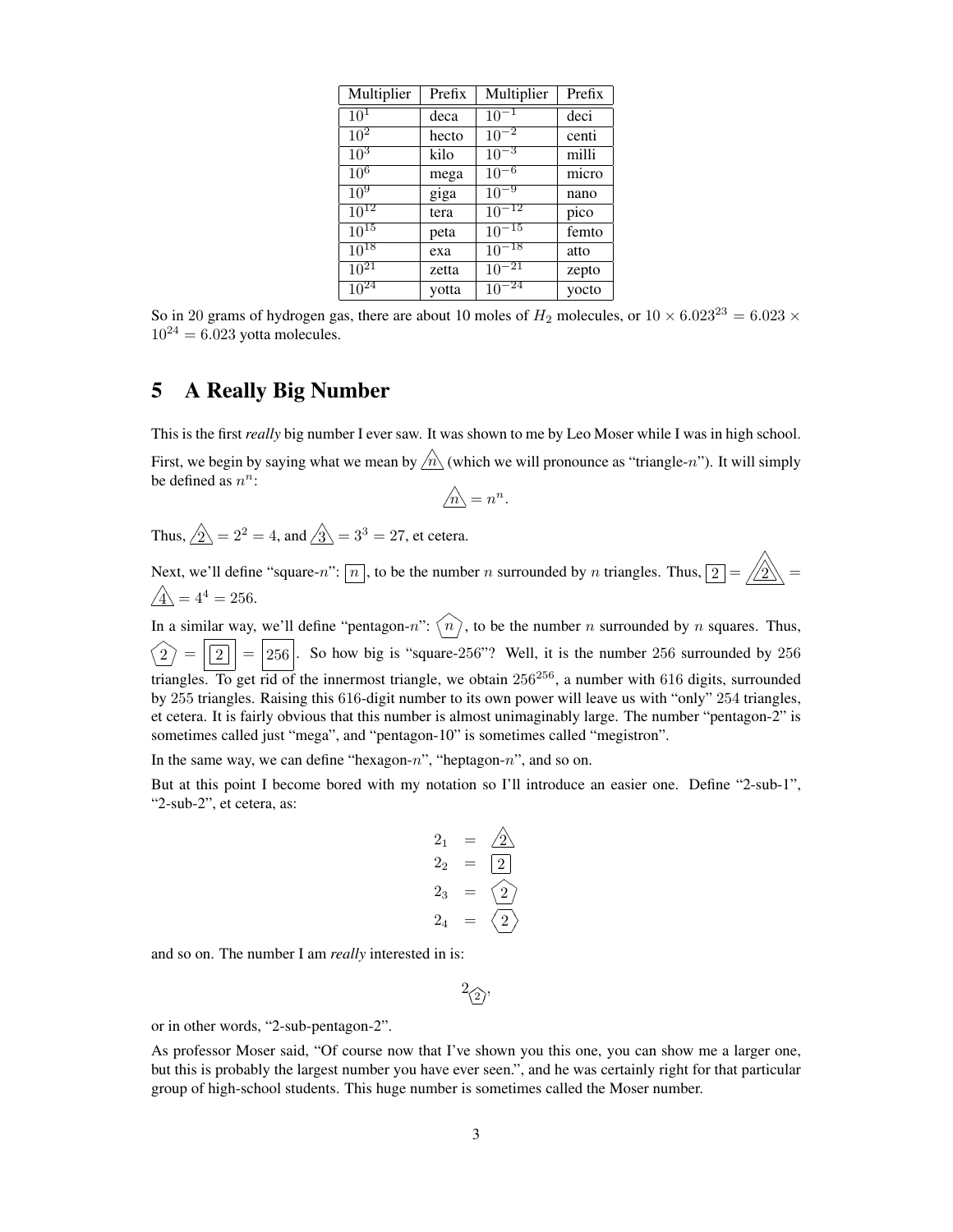# 6 Ackermann's Function

Note: If you are a teacher presenting this to younger students, you may find the pedagogical notes in Section 14 useful.

Let's consider an innocent-looking function which is simple to describe, but which will increase at an unbelievable rate. It is a very famous rapidly-increasing function introduced by Ackermann to settle a problem in logic. He wanted to show that there exist "general recursive" functions that are not "primitive recursive". We don't worry about the definitions of "primitive recursive" or "general recursive", but his proof consisted of the presentation of a general recursive function (Ackermann's function) that he could show to increase more rapidly than any primitive recursive function.

The function we wish to calculate is called Ackermann's function, and it is defined as follows:

$$
A(m,n) = \begin{cases} n+1 & \text{if } m=0\\ A(m-1,1) & \text{if } m>0, n=0\\ A(m-1, A(m,n-1)) & \text{if } m>0, n>0 \end{cases}
$$
 (1)

The easiest way to understand it is to make a table of the values of  $A(m, n)$  beginning with the easy ones. In the table below, *n* increases to the right, and the rows correspond to  $m = 0, 1, 2, 3, \ldots$ . The "\*"s" indicate values we have not yet determined. The first row, where  $m = 0$ , is easy. The general formula is obviously  $A(0, n) = n + 1$ .

| $m \backslash n$   0   1   2   3   4   5   5   6   7   8   8   9   10 |     |  |  |  |                 |                                               |        |
|-----------------------------------------------------------------------|-----|--|--|--|-----------------|-----------------------------------------------|--------|
|                                                                       |     |  |  |  |                 | $1 \t2 \t3 \t4 \t5 \t6 \t7 \t8 \t9 \t10 \t11$ |        |
|                                                                       |     |  |  |  |                 |                                               |        |
|                                                                       |     |  |  |  |                 |                                               |        |
|                                                                       |     |  |  |  |                 |                                               |        |
|                                                                       | $*$ |  |  |  | * * * * * * * * | $\ast$                                        | $\ast$ |

The next row where  $m = 1$  is a bit trickier. If  $n = 0$  we can use the second line in formula 1 that defines Ackermann's function to obtain:  $A(1, 0) = A(0, 1) = 2$ .

What is  $A(1,1)$ ? We must apply the third row in formula 1 to obtain:  $A(1,1) = A(0, A(1,0)) = A(0,0)$  $A(0,2) = 3$ . Similarly:  $A(1,2) = A(0, A(1,1)) = A(0,3) = 4$ . Make sure you understand what is going on by working out a few more, and finally we can fill out the second row of the table as follows.

| $m\backslash n$   0 $\,$ 1 $\,$ 2 $\,$ 3 $\,$ 4 $\,$ 5 $\,$ 6 $\,$ 7 $\,$ 8 $\,$ 9 $\,$ 10 $\,$ |  |  |  |  |  |  |
|-------------------------------------------------------------------------------------------------|--|--|--|--|--|--|
|                                                                                                 |  |  |  |  |  |  |
|                                                                                                 |  |  |  |  |  |  |
|                                                                                                 |  |  |  |  |  |  |
|                                                                                                 |  |  |  |  |  |  |
|                                                                                                 |  |  |  |  |  |  |
|                                                                                                 |  |  |  |  |  |  |

The general formula for this row is  $A(1, n) = n + 2$ .

The third row can be approached in the same way:

$$
A(2,0) = A(1,1) = 3
$$
  
\n
$$
A(2,1) = A(1, A(2,0)) = A(1,3) = 5
$$
  
\n
$$
A(2,2) = A(1, A(2,1)) = A(1,5) = 7
$$
  
\n
$$
A(2,3) = A(1, A(2,2)) = A(1,7) = 9
$$

We can continue (do so for a few more) to obtain the third row:

| $m\backslash n$   0   1   2   3   4   5   5   6   7   8   8   9   10                                                                                                                                                                                                                       |  |  |  |  |  |  |
|--------------------------------------------------------------------------------------------------------------------------------------------------------------------------------------------------------------------------------------------------------------------------------------------|--|--|--|--|--|--|
|                                                                                                                                                                                                                                                                                            |  |  |  |  |  |  |
|                                                                                                                                                                                                                                                                                            |  |  |  |  |  |  |
|                                                                                                                                                                                                                                                                                            |  |  |  |  |  |  |
|                                                                                                                                                                                                                                                                                            |  |  |  |  |  |  |
| $\begin{array}{cccccccccccc} 0 & 1 & 2 & 3 & 4 & 5 & 6 & 7 & 8 & 9 & 10 & 11 \\ 1 & 2 & 3 & 4 & 5 & 6 & 7 & 8 & 9 & 10 & 11 & 12 \\ 2 & 3 & 5 & 7 & 9 & 11 & 13 & 15 & 17 & 19 & 21 & 23 \\ 3 & * & * & * & * & * & * & * & * & * \\ 4 & * & * & * & * & * & * & * & * & * \\ \end{array}$ |  |  |  |  |  |  |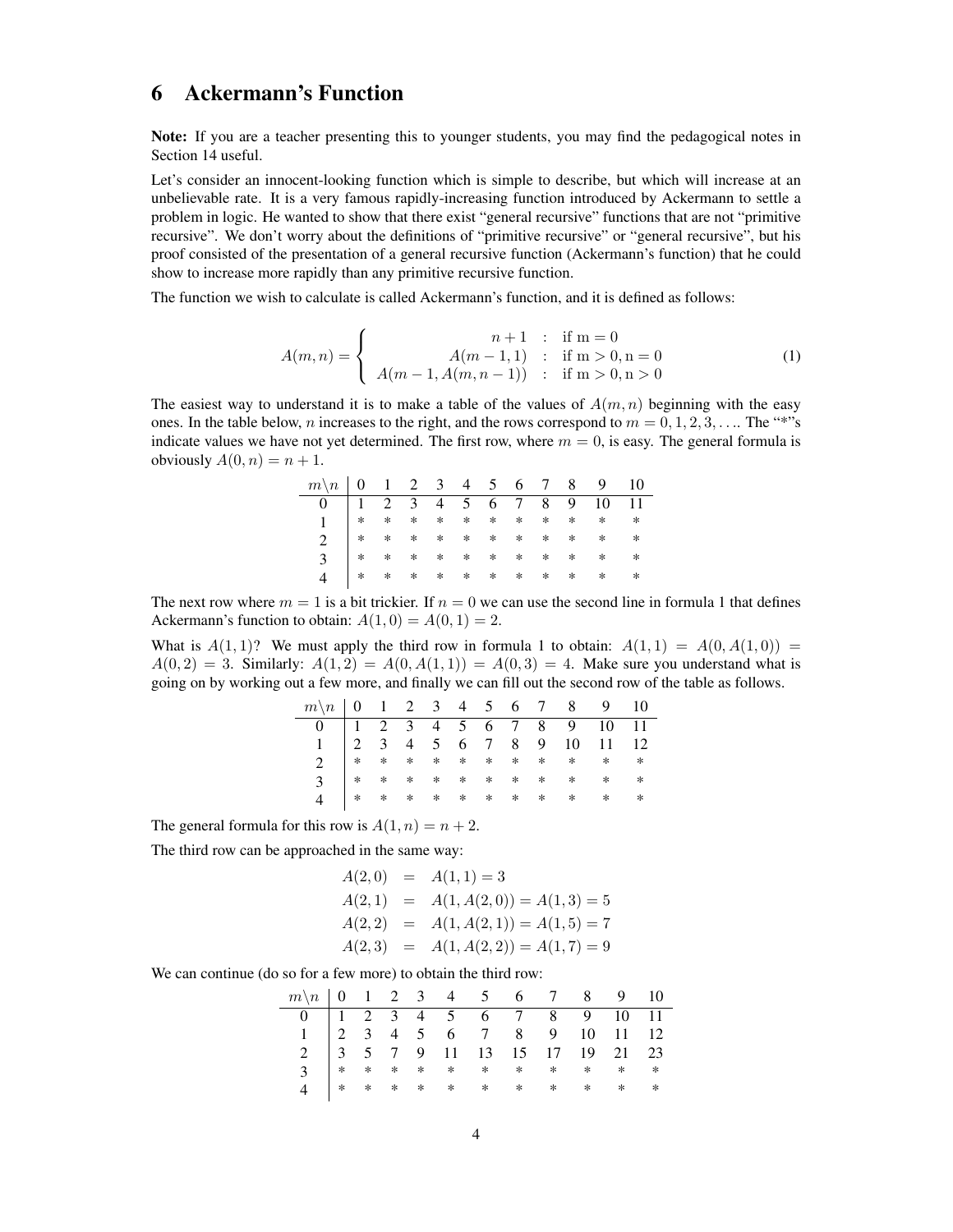The general formula for this row is  $A(2, n) = 2n + 3$ .

Repeat the process for *A*(3*, n*):

$$
A(3,0) = A(2,1) = 5
$$
  
\n
$$
A(3,1) = A(2, A(3,0)) = A(2,5) = 13
$$
  
\n
$$
A(3,2) = A(2, A(3,1)) = A(2,13) = 29
$$
  
\n
$$
A(3,3) = A(2, A(3,2)) = A(2,29) = 61
$$

If you do a few more, you will see that the table now looks like this:

|  |  |  |  | $m\backslash n$   0   1   2   3   4   5   5   6   7   7   8   8   9   10       |  |
|--|--|--|--|--------------------------------------------------------------------------------|--|
|  |  |  |  | 0   1 2 3 4 5 6 7 8 9 10 11                                                    |  |
|  |  |  |  | $1 \begin{pmatrix} 2 & 3 & 4 & 5 & 6 & 7 & 8 & 9 & 10 & 11 & 12 \end{pmatrix}$ |  |
|  |  |  |  | 2 3 5 7 9 11 13 15 17 19 21 23                                                 |  |
|  |  |  |  | 3   5 13 29 61 125 253 509 1021 2045 4093 8189                                 |  |
|  |  |  |  | 4 * * * * * * * * * * *                                                        |  |

The general formula for this row is  $A(3, n) = 2^{n+3} - 3$ .

Beginning with the next line, things begin to get ugly:

$$
A(4,0) = A(3,1) = 13 = 2^{2^2} - 3
$$
  
\n
$$
A(4,1) = A(3, A(4,0)) = A(3,13) = 65533 = 2^{2^{2^2}} - 3
$$
  
\n
$$
A(4,2) = A(3, A(4,1)) = A(3,65533) = 2^{65536} - 3 = 2^{2^{2^{2^2}}} - 3
$$
  
\n
$$
A(4,3) = A(3, A(4,2)) = A(3, 2^{65536} - 3) = 2^{2^{65536}} - 3 = 2^{2^{2^{2^{2^2}}}} - 3
$$

The general form for  $A(4, n)$  is this:  $A(4, 0) = 2^{2^2} - 3$ ,  $A(4, 1) = 2^{2^{2^2}} - 3$ , and in general, each time we increase the value of *n*, the height of the tower of exponents of 2 increases by 1. If we denote by  $T(n)$  the value of a tower of exponents of height *n*, where all the exponents are 2, then  $A(4, n) = T(n + 3) - 3$ :

| $m \backslash n$ |           |               |                                                                 |                             |        |     |      |      |
|------------------|-----------|---------------|-----------------------------------------------------------------|-----------------------------|--------|-----|------|------|
|                  |           |               |                                                                 |                             |        |     | 8    |      |
|                  |           | $\mathcal{R}$ |                                                                 |                             |        |     | 9    |      |
| ◠                |           |               |                                                                 |                             | 13     | 15  | 17   | 19   |
| 3                |           |               | 29                                                              | 125                         | 253    | 509 | 1021 | 2045 |
|                  | $2^{2^2}$ |               | $2^{2^2}-3$ $2^{2^{2^2}}-3$ $2^{2^{2^2}}-3$ $2^{2^{2^{2^2}}-1}$ | $2^{2^{2^{2^{2}}}}$<br>$-3$ | $\sim$ |     |      |      |

If you've worked a bunch of these examples by hand, you can see the general pattern. The first number in each row is the second number in the row above it. Each successive number in a row is found by looking at the previous number and going that many steps ahead in the row above.

The fifth row thus begins with  $A(5,0) = 65533$ . The second number,  $A(5,1)$  requires that you evaluate a tower of exponents of 2 having height 65536, et cetera. We can convert this fantastically rapidly growing function of two variables into a single-variable function as follows:  $\mathcal{A}(n) = A(n, n)$ .

# 7 An Alternative Notation

If we examine the rows in the tables of values of Ackermann's function, we can see a pattern of growth. For Ackermann's function, the rows always seem to involve 2 (multiplication by 2, powers of 2, towers of powers of 2, et cetera). The other annoying thing about this function are the extra "*−*3" values that appear in the equations.

Ackermann's function is interesting for historical reasons, but if we're simply interested in large numbers, there's a cleaner and more general way to represent this type of number. We'll do it as follows, following Knuth and Conway: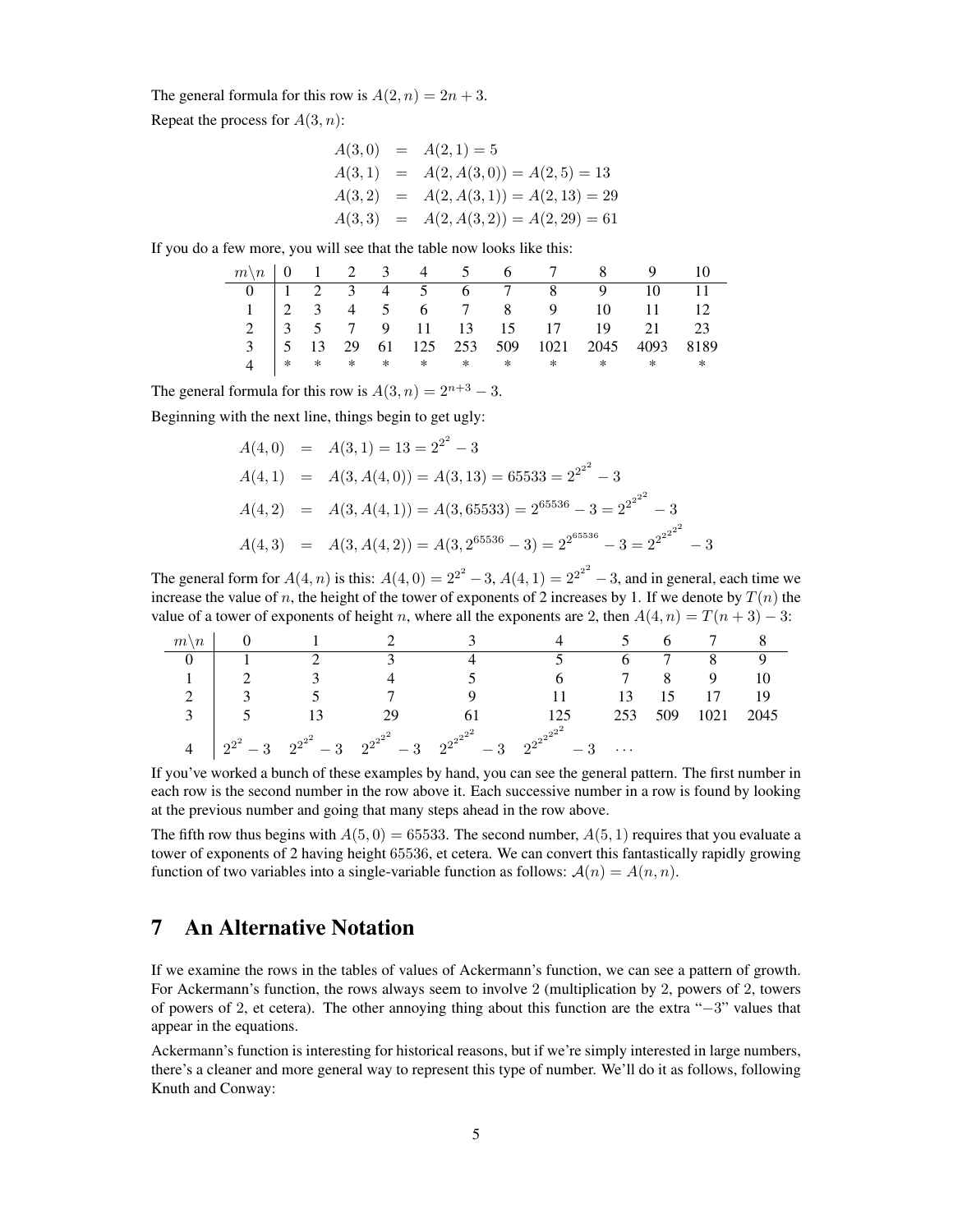$$
nm = n + n + \dots + n \quad (m \text{ copies of n})
$$
\n
$$
n \uparrow m = n n n \cdots n = n^m \quad (m \text{ copies of n})
$$
\n
$$
n \uparrow \uparrow m = n \uparrow n \uparrow n \cdots n \uparrow n \quad (m \text{ copies of n})
$$
\n
$$
n \uparrow \uparrow \uparrow m = n \uparrow \uparrow n \uparrow n \cdots n \uparrow \uparrow n \quad (m \text{ copies of n})
$$
\n
$$
n \uparrow \uparrow \uparrow \uparrow m = n \uparrow \uparrow \uparrow n \uparrow \uparrow \uparrow n \cdots n \uparrow \uparrow \uparrow n \quad (m \text{ copies of n})
$$

As was the case with exponents, we will evaluate the expressions above from right to left. The first two lines are fairly straight-forward, but let's look at some examples from the third row:

$$
3 \uparrow \uparrow 3 = 3 \uparrow 3 \uparrow 3 = 3^{3^3} = 3^{27} = 7625597484987
$$
  

$$
2 \uparrow \uparrow 4 = 2 \uparrow 2 \uparrow 2 \uparrow 2 = 2^{2^{2^2}} = 2^{16} = 65536
$$

It's fairly clear that this third row corresponds to towers of exponents, but with the *n* and *m*, we can easily specify towers of any number to any height.

The fourth row also behaves much like the Ackermann function:

$$
3 \uparrow \uparrow \uparrow 3 = 3 \uparrow \uparrow 3 \uparrow \uparrow 3 = 3 \uparrow \uparrow 7625597484987
$$

which is an exponent tower of 3s of height 7625597484987. Let's just call this giant number *X*.

It is difficult even to think about the next row:

$$
3\uparrow\uparrow\uparrow\uparrow 3 = 3\uparrow\uparrow\uparrow 3 \uparrow\uparrow\uparrow 3 = 3\uparrow\uparrow\uparrow X
$$

This will consist of a list of *X* 3s with two up-arrows between each pair. This huge number, 3 *↑↑↑↑* 3, comes up again in Section 9.2.

Using the up-arrow notation above, the Ackermann numbers  $\mathcal{A}(n)$  are something like  $1 \uparrow 1$ ,  $2 \uparrow \uparrow 2$ , 3 *↑↑↑* 3, 4 *↑↑↑↑* 4, and so on.

### 8 Still Larger Numbers

The notation above represents a number using two other numbers plus certain number of up-arrows between them. We might as well represent the number of arrows as a number as well.

The following notation, following Conway and Guy, does just that. Let:

$$
a \to b \to c
$$

represent the number *a* followed by *c* up-arrows followed by *b*. Thus  $3 \rightarrow 4 \rightarrow 5$  is the same as  $3 \uparrow \uparrow \uparrow \uparrow 4$ . Using this notation, the Ackermann numbers (as described in the previous section) look like  $n \to n \to n$ .

What we would like to do is describe what is meant by a chain of these right-pointing arrows. If there is just one (as in  $n \to m$ ) this will mean  $n^m$ . The situation with two is described above, and if there are more than two, here is the meaning:

To evaluate

$$
a \to b \to c \to \cdots \to x \to y \to z + 1 \tag{2}
$$

check the value of *z*, If  $z = 0$  then Equation 2 is the same as

 $a \rightarrow b \rightarrow c \rightarrow \cdots \rightarrow x \rightarrow y.$ 

Otherwise the value depends on *y*. The following lines indicate the value for  $y = 1, 2, 3$ , et cetera:

$$
y = 1: \quad a \to \cdots \to x \to z
$$
  
\n
$$
y = 2: \quad a \to \cdots \to x \to (a \to \cdots \to x) \to z
$$
  
\n
$$
y = 3: \quad a \to \cdots \to x \to (a \to \cdots \to x \to (a \to \cdots \to x) \to z) \to z
$$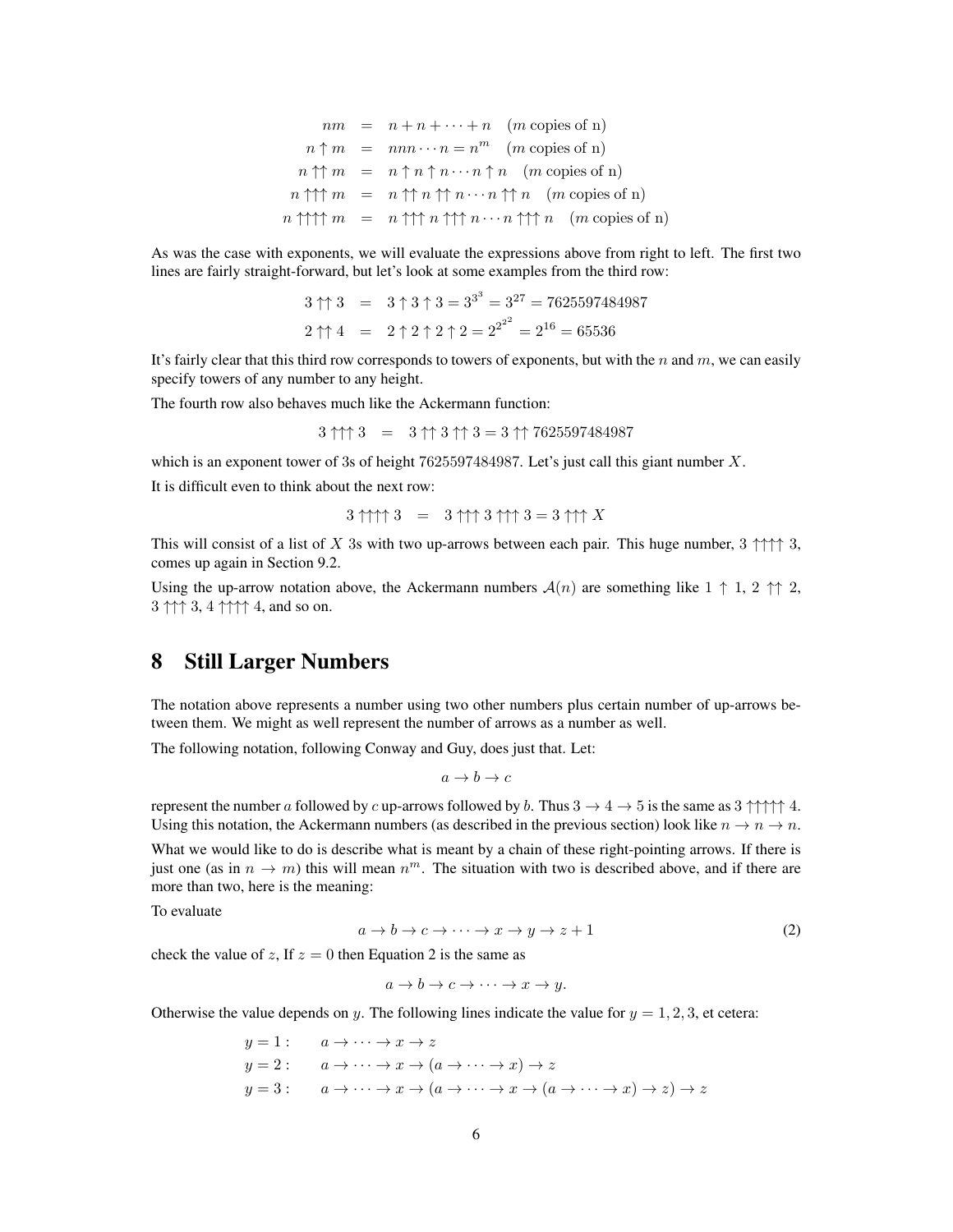These numbers are *huge*. Consider  $3 \rightarrow 3 \rightarrow 3$ :

$$
3 \rightarrow 3 \rightarrow 3 \rightarrow 3
$$
  
= 
$$
3 \rightarrow 3 \rightarrow (3 \rightarrow 3 \rightarrow (3 \rightarrow 3) \rightarrow 2) \rightarrow 2
$$
  
= 
$$
3 \rightarrow 3 \rightarrow (3 \rightarrow 3 \rightarrow 27 \rightarrow 2) \rightarrow 2
$$
  
= 
$$
3 \rightarrow 3 \rightarrow (3 \rightarrow 3 \rightarrow (\cdots)) \rightarrow 2
$$

where the " $(\cdots)$ " represents a 27-deep nesting of  $(3 \rightarrow 3)$ . You can imagine that by the time this whole thing is expanded, there will be an absolutely mind-boggling number of up-arrows.

### 9 Famous Large Numbers

In this section we'll consider a few historically famous large numbers.

### 9.1 Skewes' Number

When the author was a child, various math books claimed that Skewes' number was the largest that had ever come up in a "practical" sense, meaning that it came up in the proof of some important result.

If you don't understand the following details, don't worry too much, but basically the idea is this. Let  $\pi(x)$  denote the prime number counting function. It is defined to be the number of prime numbers less than or equal to *x*. So  $\pi(3) = 2, \pi(9) = 4$ , et cetera.

Let  $li(x)$  be the logarithmic integral function<sup>1</sup>:

$$
li(x) = \int_0^x \frac{\mathrm{d}t}{\ln t}.
$$

Anyway, for "small" numbers,  $\pi(x) - li(x) < 0$ , but Littlewood proved that this is not always the case, and that in fact, as  $x \to \infty$ , the sign of the expression on the left changes infinitely often. Skewes' number is is an upper bound on the smallest *x* such that  $\pi(x) - li(x) \ge 0$ , but Littlewood's proof contained no estimates for what that value of *x* might be.

Skewes, Littlewood's student, proved in 1933 that this number must be less than:

$$
e^{e^{e^{79}}} \approx 10^{10^{10^{34}}},
$$

Assuming that the Riemann hypothesis is true. This is sometimes called the "first Skewes' number, and was the largest value to appear in a mathematical proof for a long time. The second Skewes' number is even larger, and it was his best result assuming that the Riemann hypothesis is false. The second number is approximately:

$$
{10^{10}}^{\tiny 10^{1000}}
$$

*.*

Much better bounds are known today, namely  $1.397162914 \times 10^{316}$ , but Skewes was the first to find a bound.

### 9.2 Graham's Number

Graham's number is more modern, and dwarfs Skewes' number. It is also an upper bound, but as we shall see, it is a terrible upper bound. Before we describe it, we need to take a short digression to graph theory.

$$
li(x) = \lim_{\epsilon \to 0} \Big( \int_0^{1-\epsilon} \frac{\mathrm{d}t}{\ln t} + \int_{1+\epsilon}^x \frac{\mathrm{d}t}{\ln t} \Big)
$$

<sup>&</sup>lt;sup>1</sup>The function as described here has a singularity at  $x = 1$  if  $x \ge -1$  so we assume that the value is the Cauchy principal value, for all the nit-pickers out there: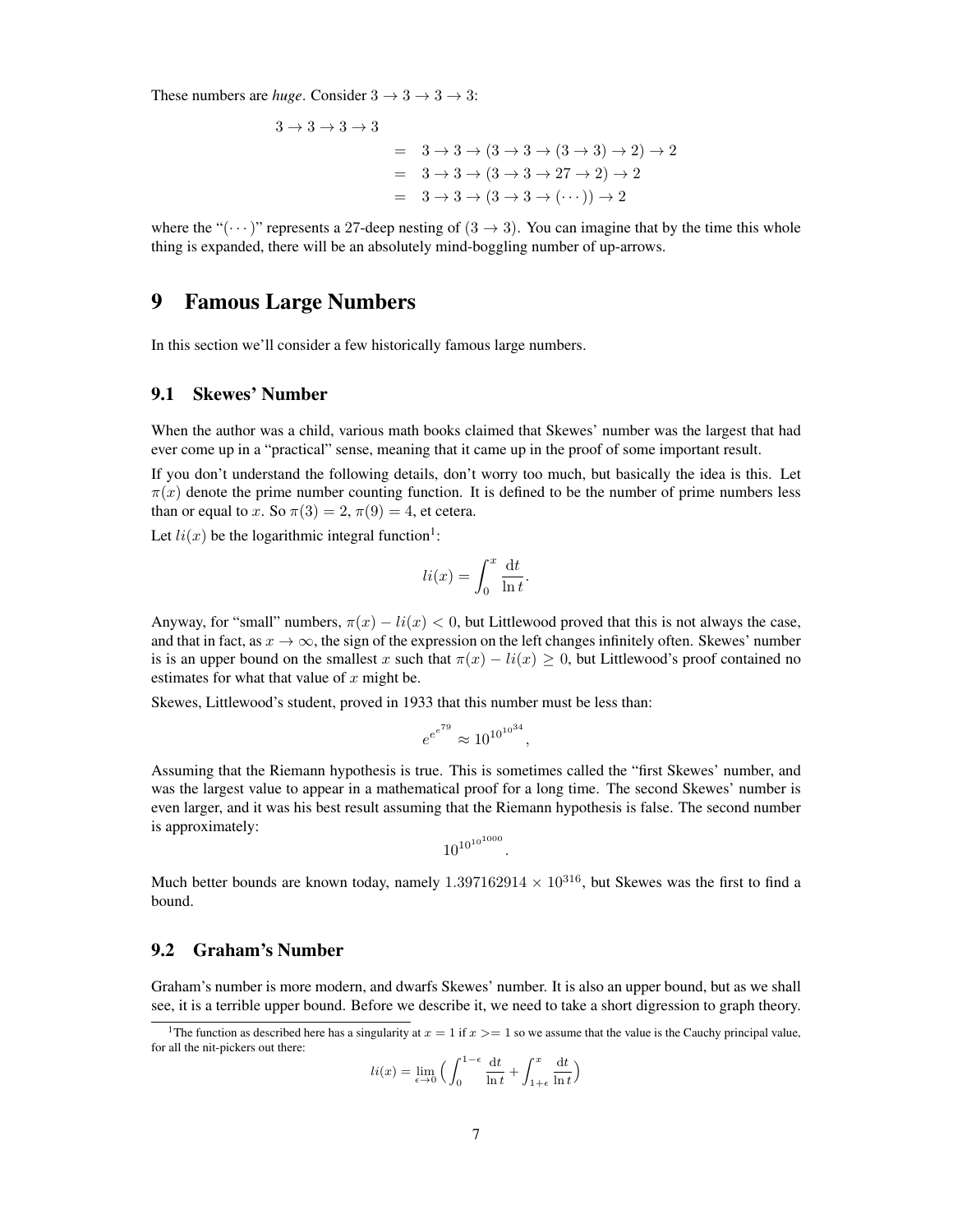A standard problem that appears in almost every introduction to graph theory is this:

Suppose there is a set of six people, and every pair either knows each other or does not know each other. Show that there is either a set of three people, all of whom know each other, or a set of three people, none of whom know each other.

The problem is usually solved by drawing a mathematical graph with six vertices that represent the six people, and each pair of vertices is connected with a line. The line is red if the two people know each other, and blue if they do not. The problem reduces to showing that there must either be a triangle with all red lines or a triangle with all blue lines. Suppose that's not the case. Consider any point *P*, and there will be five lines connecting it to the other points. At least three of these lines are red, or three of them are blue. Suppose there are at least three red lines connecting *P* to points *Q*, *R* and *S*. (The situation is similar for three blue lines.) Then to avoid any pure red triangles, the lines *QR*, *RS* and *SQ* must all be blue. But then we have a pure blue triangle *QRS*, so we have a contradiction.

With fewer than six people, it is possible to have no sets of three acquaintances or non-acquaintances, so six are required. This number six is called a "Ramsay number" for this problem. It turns out that the question can be turned around a little as follows: "What is the smallest number of people required so that there is at least a set of *n* acquaintances or a set of *n* non-acquaintances? Whatever that number is would be called the Ramsay number for *n* for this sort of problem. Even for this problem, for relatively small *n*, the exact Ramsay number is unknown, but it is known that some such number exists.

There are hundreds of situations like this related to bounds on sizes of graphs with colored vertices such that some condition holds, and that's exactly what Graham's number is. Here is the problem that defines Graham's number.

Given an *n*-dimensional hypercube, connect every pair of vertices to obtain a complete graph on  $2^n$ vertices. Color these edges with two different colors. What is the smallest value of *n* for which every possible coloring contains a single-colored complete sub-graph with 4 vertices that lies in a plane?

Again, if you don't understand the exact problem, that's unimportant; the key thing is to see that it is similar to our first example, and this is just a Ramsay number for sub-graphs of size 4.

Graham proved that this number must be smaller than the number that we call Graham's number, and that number is huge. Using the up-arrow notation introduced in Section 7 (where we, in fact, looked at the value of  $g_1$  as defined below) define:

$$
g_1 = 3 \uparrow \uparrow \uparrow 3
$$
  
\n
$$
g_2 = 3 \uparrow^{g_1} 3
$$
  
\n... = ...  
\n
$$
g_{64} = 3 \uparrow^{g_{63}} 3
$$

The number  $G = g_{64}$  is Graham's number. By the way, an exponent on the " $\uparrow$ " symbol means that the symbol is repeated that many times. Using Conway's notation, we have:

$$
3 \to 3 \to 64 \to 2 < G < 3 \to 3 \to 65 \to 2.
$$

What is sort of amazing about Graham's number is that as of now, it is the best known bound for this particular Ramsay number. But the best lower bound at the time this article was written is 11. That's right: the number 11, so the unknown true bound may be as small as 11, and as large as Graham's number *G*.

#### 9.3 The Busy Beaver Function

Here's one more interesting function that seems to generate absolutely huge numbers, but one of the things that makes it so interesting is that there is no effective way to compute it. An effective computation is one that is known to halt with the correct answer in a finite number of steps. The Busy Beaver function is not one of these.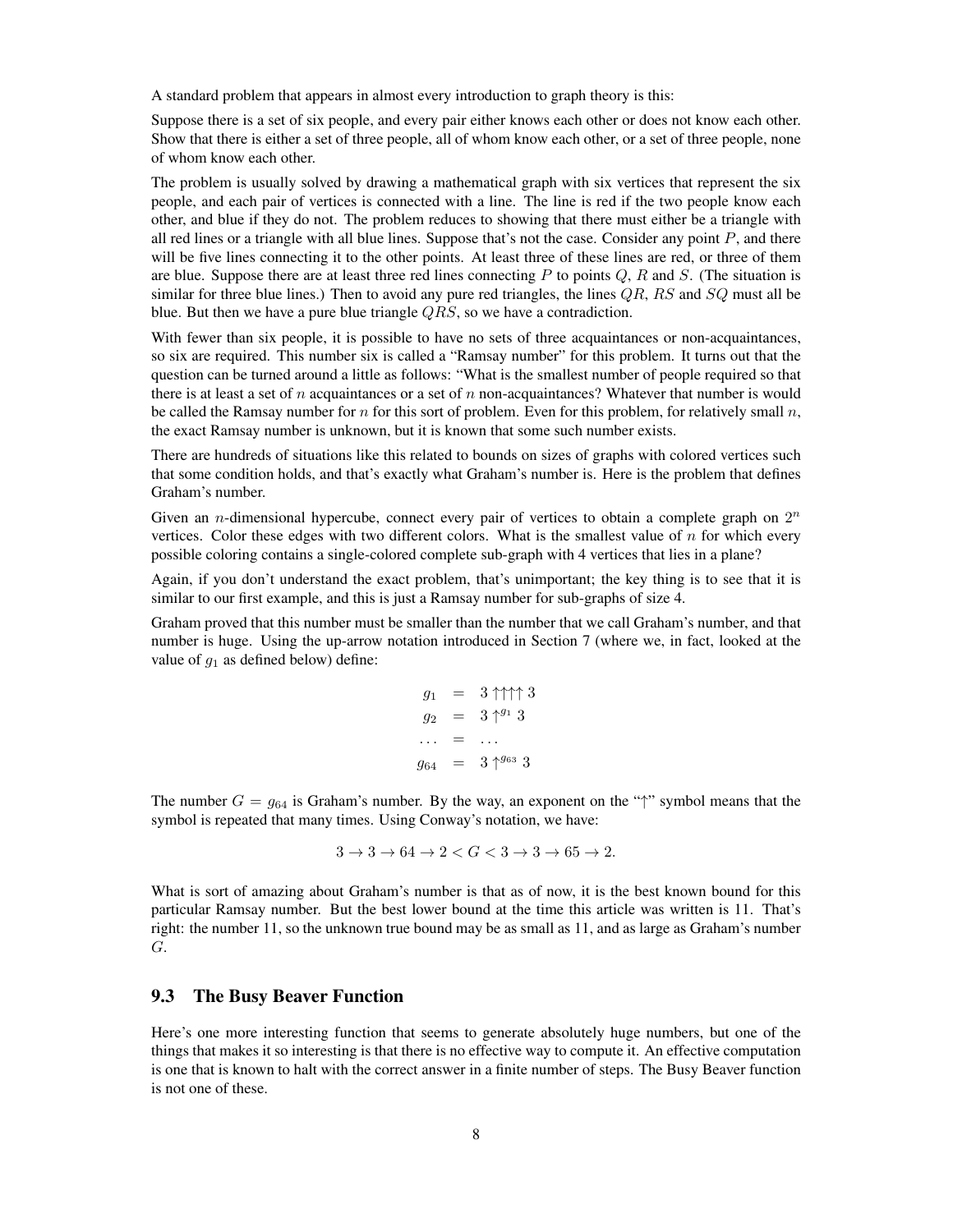Again, to describe the Busy Beaver function, we'll need to take a short digression to talk about Turing machines, first described by Alan Turing. We will describe here a very simple Turing machine.

Imagine a machine with a certain number *n* of internal states, one of which is the initial state, and an additional "halted" state, so there are actually  $n + 1$  states. If the machine ever gets to the "halted" state, computation ceases.

At any point, the machine is "looking at" one position on an arbitrarily long tape which initially contains zeros in every position. Each position can contain either a zero or a one. The machine has a set of instructions, and each instruction tells it, for every internal state what to do if it is looking at a zero or looking at a one. The "what to do" consists of three things:

- 1. Whether to write a zero or one into the current position. (To leave the value at the position the same, just write the value that is there.)
- 2. Whether to move left or right one position along the tape. (There has to be movement.)
- 3. What the new state of the machine will be after the move.

If there are *n* states, there are only a finite number of Turing machines. The instructions have to exist for 2*n* conditions, and there are  $4n+4$  actions that the machine can take for each of these conditions, so there are at most  $(4n + 4)^{2n}$  machines.

Some of them halt instantly, and some run forever. As a machine that runs forever, imagine a machine that always stays in the initial state, writes a one, and then moves to the left.

Let's look at an example of a very simple Turing machine with just two states (three, including the "halted" state). We will label the states with letters:  $A, B, C$ , et cetera, and we will use  $H$  for the "halted" state. Let's also assume that the machine begins in state *A*. We will label the movements *R* and *L* for "move right" and "move left," respectively, and we will indicate with a 0 or a 1 whether to write a zero or a one at the current position before moving. Here is a simple two-state machine:

| 1RB | LLB   |
|-----|-------|
| \LA | 1 R H |

Here's the interpretation: If the machine is in state *A* and sees a zero, write a one, move right, and change to state *B*. A macine in state *A* that sees a one will write a one (in other words, leaving the tape unchanged), will move left, and will change to state *B*. The second row similarly describes what the machine will do if it is in state *B* and sees a zero or a one.

Let's follow the action of this machine one step at a time.

| start | .        | U        | U        | U        |    | 0A | U  | U |          |                  | $\cdots$ |
|-------|----------|----------|----------|----------|----|----|----|---|----------|------------------|----------|
|       | .        | U        | $\theta$ | 0        |    | 1  | 0B | U |          |                  | .        |
| 2     | .        | U        | 0        | $\theta$ |    | 1Α |    | 0 |          |                  | .        |
| 3     | .        | O        | 0        | $\theta$ | 0B | 1  |    | 0 | $\cup$   |                  | .        |
| 4     | $\cdots$ | O        | $\theta$ | 0A       |    |    |    | 0 | $\cup$   |                  | .        |
|       | .        | $\theta$ | $\theta$ |          | 1В |    |    | 0 |          |                  | .        |
| 6     | $\cdots$ | 0        | 0        |          |    | Н  |    | 0 | $\theta$ | $\left( \right)$ | $\cdots$ |

At the start, we have a tape filled with zeros, the machine in state *A*, and it is looking at one of the zeroes. In the chart above, the state is written in the tape position the machine is looking at. Since the state is *A* and there's a zero in that slot, the table that describes the machine says to write a 1 and move to the right. The second line in the table above shows the situation at that point. Follow along and see that after six steps the machine finally halts and at that point has written four 1's.

Here is an exercise to see if you understand how these machines work. Below is a three-state machine. Use the same representation as above to see how many 1's are written by this machine before it halts: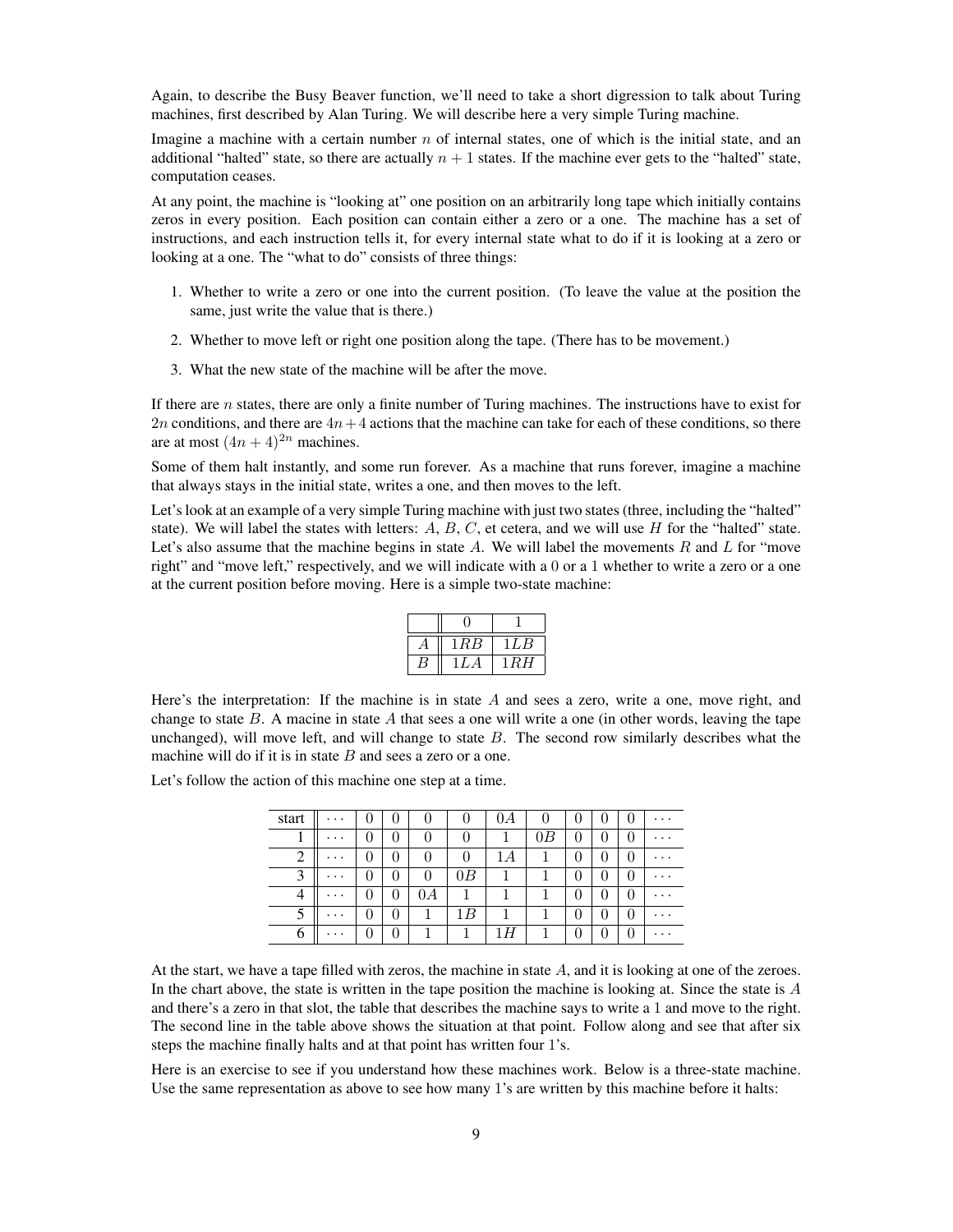| 1 R B | 1RH   |
|-------|-------|
| 0RC   | 1 R B |
| 1LC   | 1 L A |

Try to do this yourself, but there is a solution in Section 15.

Among all the machines with *n* states that do eventually halt, one of them must halt with the longest string of ones. The length of that string of ones is the output for the Busy Beaver function of *n*, usually written  $\Sigma(n)$ .

Here are some known facts:

- $\Sigma(1) = 1$ .
- $\Sigma(2) = 4$ . This can be proved by enumeration of all possible machines.
- $\Sigma(3) = 6$ . This is *not* easy to prove.
- $\Sigma(4) = 13$ .
- For  $n > 4$ , nobody knows  $\Sigma(n)$ .  $\Sigma(5) \ge 4098$ , and  $\Sigma(6) \ge 3.514 \times 10^{18276}$ . As *n* increases, these numbers grow astronomically.

Here is a web page that lists some results of the "Busy Beaver Competition," including descriptions of the record-holding machines:

http://www.logique.jussieu.fr/~michel/bbc.html

In section 12 we will give an example of a fairly simple machine (that could easily be converted into a Turing machine) that generates surprisingly large numbers.

# 10 Goodstein's Theorem

#### 10.1 Hereditary base-*k* notation

To state Goodstein's theorem, we first need to describe what is meant when we express a number in hereditary base-k notation. Let us begin using base-2 as an example.

The usual way to write the number 143 in base-2 is:

$$
143 = 2^7 + 2^3 + 2^2 + 2 + 1,
$$

with the understanding that we could write 2 as  $2^1$  and 1 as  $2^0$ .

But if we are trying to avoid using numbers larger than 2, we'd like to get rid of the 7 and the 3 that appear in the exponents above, so we can always write  $7 = 2^2 + 2 + 1$  and  $3 = 2^1 + 1$ :

$$
143 = 2^{2^2 + 2 + 1} + 2^{2+1} + 2^2 + 2 + 1.
$$

The expansion above represents 143 in hereditary base-2 notation.

There is nothing special about base-2; if we're interested in base-*k*, we'd like to use the variable *k* only when it requires an exponent, and otherwise use only values ranging from 0 to *k −* 1. Let's try the same number, 143, in hereditary base-3:

$$
143 = 3^4 + 2 \cdot 3^3 + 2 \cdot 3 + 2 = 3^{3+1} + 2 \cdot 3^3 + 2 \cdot 3 + 2.
$$

If this idea isn't perfectly clear, there will be many other examples in this section that display expansions of numbers using various hereditary bases.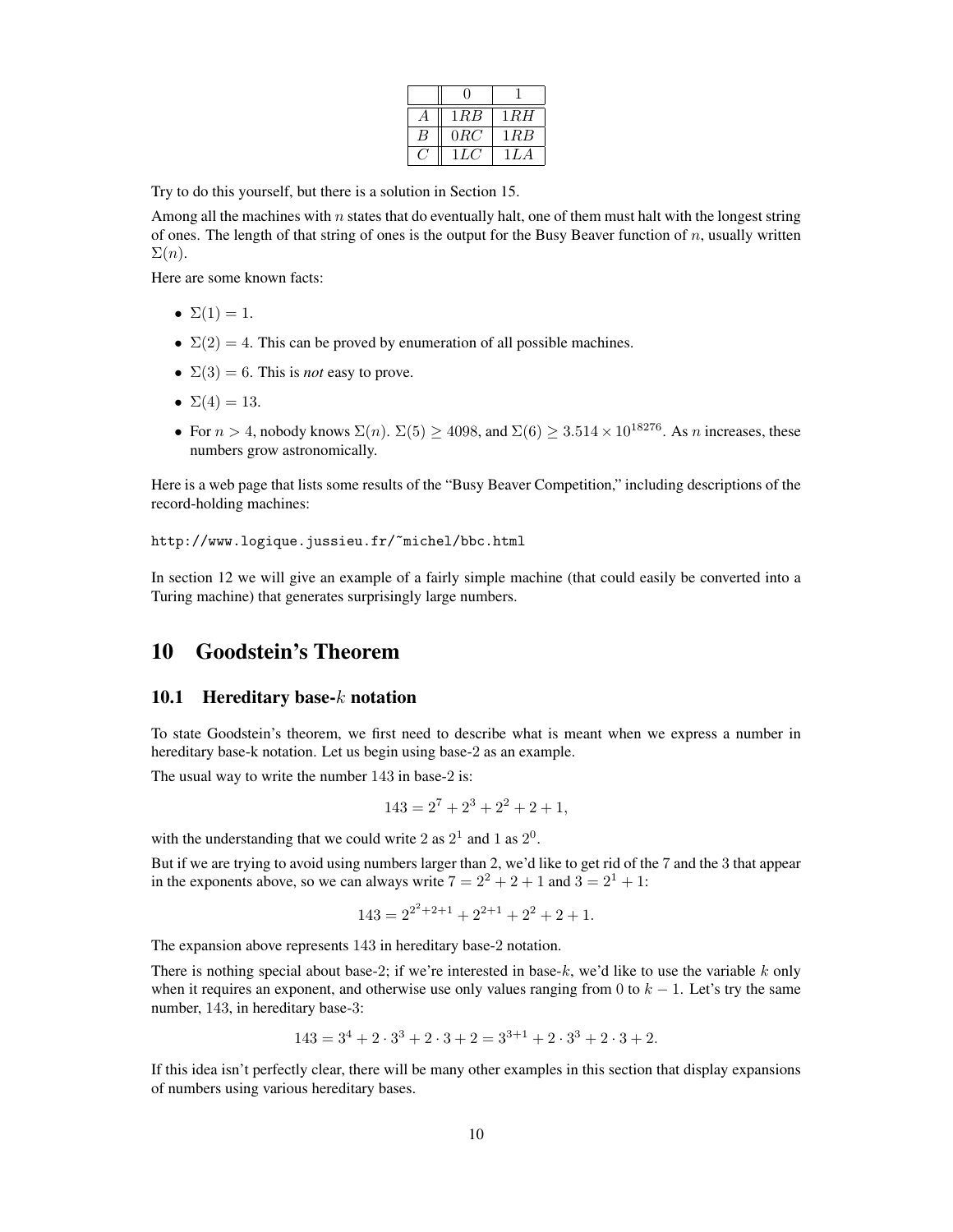#### 10.2 Goodstein sequences

A Goodstein sequence begins with any integer *g* and is constructed as follows:

- 1. Set *n*, the current value of the sequence, to *g*. Set *k*, the current hereditary base, to 2.
- 2. if  $n = 0$  the sequence terminates; otherwise:
- 3. Write the current element *n* of the sequence in hereditary base-*k*. The new value of *n*, and the next element of the sequence, is obtained by changing all occurrences of  $k$  to  $k + 1$  in this expression, and then subtracting one from that value.
- 4. Increase the value of *k* by 1, and go to step 2 above.

Let's step through an example: we'll construct the first few terms of the Goodstein sequence beginning with the number 4:

| Term           | Hereditary notation                         | Value | Next term                                                 |
|----------------|---------------------------------------------|-------|-----------------------------------------------------------|
| $\mathbf{1}$   | $2^2$                                       | 4     | $3^3 - 1$                                                 |
| $\mathfrak{D}$ | $\overline{2\cdot 3^2+2\cdot 3+2}$          | 26    | $\overline{2\cdot 4^2 + 2\cdot 4} + 2 - 1$                |
| 3              | $\frac{1}{2 \cdot 4^2 + 2 \cdot 4 + 1}$     | 41    | $\frac{2 \cdot 5^2 + 2 \cdot 5 + 1 - 1}{2}$               |
| $\overline{4}$ | $\sqrt{2\cdot 5^2 + 2\cdot 5}$              | 60    | $\frac{1}{2 \cdot 6^2 + 2 \cdot 6 - 1}$                   |
| $\overline{5}$ | $\frac{2 \cdot 6^2 + 6 + 5}{2 \cdot 6 + 5}$ | 83    | $\frac{1}{2 \cdot 7^2 + 7 + 5 - 1}$                       |
| 6              | $2 \cdot 7^2 + 7 + 4$                       | 109   | $\frac{2 \cdot 8^2 + 8 + 4 - 1}{2 \cdot 8^2 + 8 + 4 - 1}$ |
| 7              | $\frac{2 \cdot 8^2 + 8 + 3}{2 \cdot 8 + 3}$ | 139   | $\overline{2\cdot 9^2 + 9 + 3} - 1$                       |
| 8              | $\sqrt{2 \cdot 9^2 + 9 + 2}$                | 173   | $\frac{2 \cdot 10^2 + 10 + 2 - 1}{2}$                     |
| 9              | $2 \cdot 10^2 + 10 + 1$                     | 211   | $\overline{2\cdot 11^2 + 11 + 1} - 1$                     |
| 10             | $\sqrt{2\cdot 11^2 + 11}$                   | 253   | $\frac{2 \cdot 12^2 + 12 - 1}{2}$                         |
| 11             | $\sqrt{2\cdot 12^2 + 11}$                   | 299   | $\frac{2 \cdot 13^2 + 11 - 1}{2}$                         |

To make sure you understand what is going on, you should verify by hand that the Goodstein sequences beginning with 1, 2 and 3 are:  $\{1, 0\}$ ,  $\{2, 2, 1, 0\}$  and  $\{3, 3, 3, 2, 1, 0\}$ , respectively. If you'd like, try to show that the first few terms for the Goodstein sequence beginning with 5 are: *{*5*,* 27*,* 255*,* 467*,* 776*, ...}*.

The Goodstein sequence beginning with 4 increases, but apparently not too rapidly. To show what usually occurs, let's look at the sequence beginning with 19 and keep in mind that 19 is a fairly small number:

| Term           | Hereditary form                                                                             | Value                                               |
|----------------|---------------------------------------------------------------------------------------------|-----------------------------------------------------|
| $\mathbf{1}$   | $2^{2^2}+2+1$                                                                               | 19                                                  |
| $\overline{2}$ | $3^{3^3}+3$                                                                                 | 7625597484990                                       |
| 3              | $\frac{4^{4}}{4^{4}+3}$                                                                     | $\approx 1.3 \times 10^{154}$                       |
| $\overline{4}$ | $\overline{5^5}+2$                                                                          | $\approx 1.8 \times 10^{218\overline 4}$            |
| $\overline{5}$ | $6^{6^6}+1$                                                                                 | $\approx 2.6 \times 10^{36\overline 30\overline 5}$ |
| 6              | $7^{7}$                                                                                     | $\approx 3.8 \times 10^{695974}$                    |
| $\overline{7}$ | $7 \times 8^{7 \times 8^7 + 7 \times 8^6 + 7 \times 8^5 + \dots + 7 \times 8 + 7}$          |                                                     |
|                | $+7\times8^{7\times8^7+7\times8^6+7\times8^5+\cdots+7\times8+6}$                            |                                                     |
|                | $+7 \times 8^{7 \times 8^7 + 7 \times 8^6 + 7 \times 8^5 + \dots + 7 \times 8 + 5} + \dots$ |                                                     |
|                | $+7 \times 8^{8+2} + 7 \times 8^8 + 1$                                                      |                                                     |
|                | $+7 \times 8^8 + 7 \times 8^7 + 7 \times 8^6 + 7 \times 8^5 + \cdots + 7 \times 8 + 7$      | $\approx 6 \times 10^{15151335}$                    |
| 8              | $7 \times 9^{7 \times 9^{7} + 7 \times 9^{6} + 7 \times 9^{5} + \cdots + 7 \times 9 + 7}$   |                                                     |
|                | $+7 \times 9^{7 \times 9^7 + 7 \times 9^6 + 7 \times 9^5 + \dots + 7 \times 9 + 6}$         |                                                     |
|                | $+7 \times 9^{7 \times 9^7 + 7 \times 9^6 + 7 \times 9^5 + \dots + 7 \times 9 + 5} + \dots$ |                                                     |
|                | $+7 \times 9^{9+2} + 7 \times 9^{9+1}$                                                      |                                                     |
|                | $+7 \times 9^9 + 7 \times 9^7 + 7 \times 9^6 + 7 \times 9^5 + \cdots + 7 \times 9 + 6$      | $\approx 4.3 \times 10^{369693099}$                 |

With even such a tiny number as 19 as the first term, this Goodstein sequence takes off like a rocket! What is surprising, perhaps, is that even our first example where we began at 4 does get quite large. In fact it eventually increases to  $3 \cdot 2^{402653210} - 1$  after which it eventually decreases to zero, and thus terminates.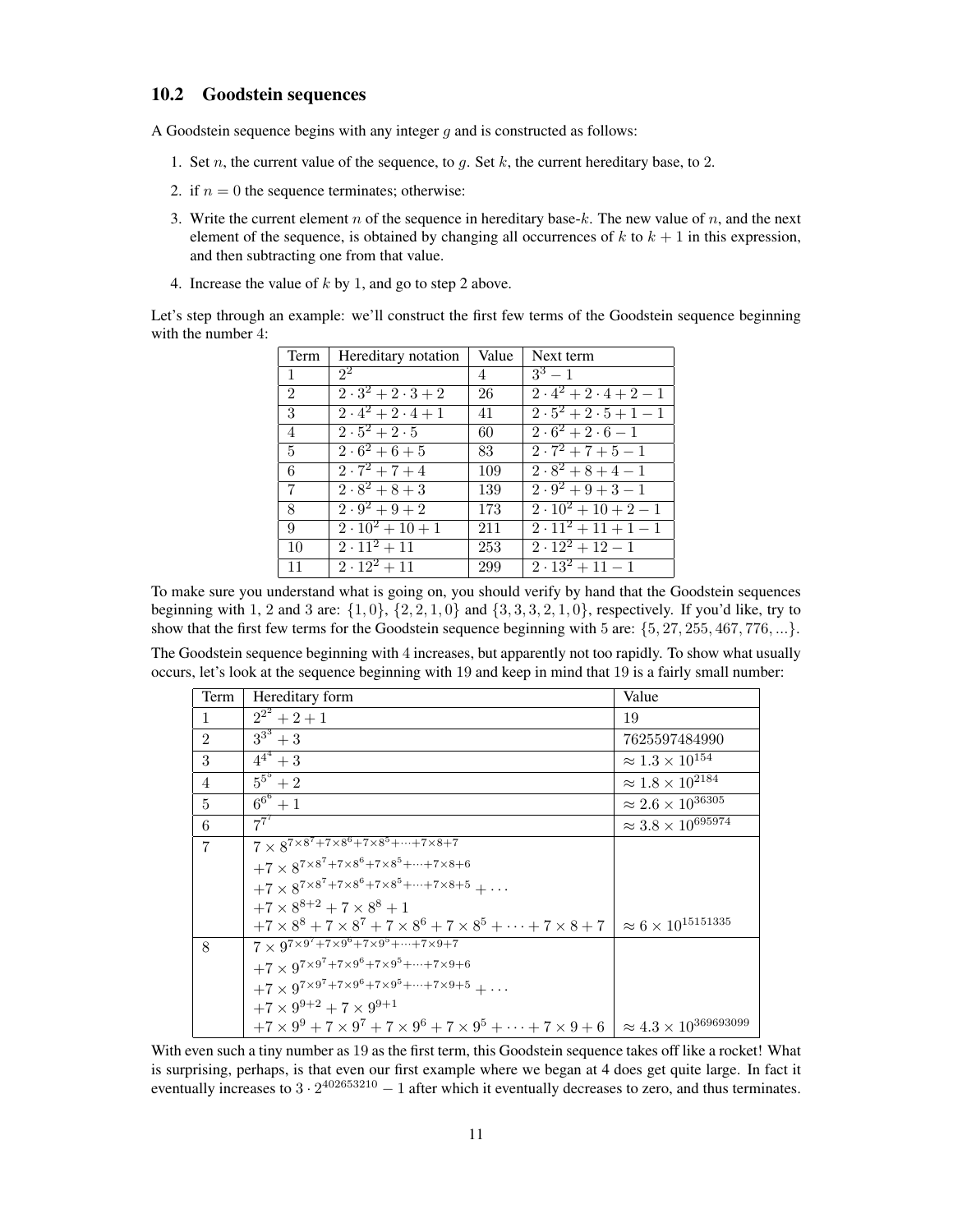What is even more surprising is that if we examine the Goodstein sequence beginning with any integer, every one of them eventually converges to zero. For large starting values, this will take a long time and the numbers in the sequence will get incredibly large before they start down. For example, in the sequence beginning with 19, the eighth term is already larger than the largest value obtained by the sequence beginning with 4.

We will not present a completely formal proof of Goodstein's theorem which states that Goodstein sequences all terminate at zero, but we will provide an outline of the proof and some comments on it later, in Section 10.3.

Assuming that Goodstein's theorem is true: that all Goodstein sequences eventually terminate at 0, we can define the following function: Let  $G(n)$  be the largest value obtained by the Goodstein sequence that begins with *n*. Thus  $G(0) = 0$ ,  $G(1) = 1$ ,  $G(2) = 2$ ,  $G(3) = 3$ ,  $G(4) = 3 \cdot 2^{402653210}$ 1, and  $G(5)$  is ever so much more vastly larger than that. As with functions like Ackermann's, what we have constructed is a very rapidly increasing function. This one, however, grows much faster than Ackermann's. *G*(1000000) will be pretty big, and by now every reader of this article will be able to produce much larger numbers, given that they can use this function *G*.

#### 10.3 Proof of Goodstein's theorem

This is not a formal proof, but if you know about infinite ordinal numbers and the fact that they are wellordered, you will be able to expand the outline below to a formal proof. If you don't know about ordinal numbers, the outline attempts to show you the basic ideas.

Unfortunately, the construction of the infinite ordinal numbers requires a much more powerful theory (Zermelo-Fraenkel set theory) than what is usually required to prove theorems about the arithmetic of the natural numbers. Usually all that is required to prove almost every theorem you know about the natural numbers are the so-called "Peano postulates".

What is doubly unfortunate is that it is impossible to prove Goodstein's theorem from the Peano postulates, although the proof of the fact that such a proof is impossible is far beyond the scope of this article.

#### 10.4 The infinite ordinals

The ordinals are basically an extension of the natural numbers through infinite values. You can get to all the natural number by starting with  $0$  and obtaining the next by adding 1 to the previous. If those are the only things you're allowed to do, then only the finite natural numbers are accessible:

$$
\{0, 1, 2, 3, 4, 5, \ldots\}.
$$

To obtain the infinite ordinals, we also allow you to construct a new ordinal that is just larger than any infinte sequence of ordinals previously obtained. The first infinite ordinal is called "omega" and is indicated by the Greek letter of the same name: "*ω*". Such ordinals are called "limit ordinals", of which *ω* is the first.

But once  $\omega$  is allowed, since we are able to add one, we can obtain:  $\omega + 1$ ,  $\omega + 2$ ,  $\omega + 3$  and so on. Since *ω* + *n* is a valid ordinal for any natural number *n*, we can include the limit of *ω*, *ω* + 1, *ω* + 2, ..., and it will be  $\omega + \omega$ , which is usually denoted by  $\omega \times 2$ , the second limit ordinal. Then of course we can get  $\omega \times 2 + 1$ ,  $\omega \times 2 + 2$ , ..., and the limit of that sequence of ordinals will be the third limit ordinal:  $\omega \times 3$ .

In a similar way, we can obtain the limit ordinals  $\omega \times 4$ ,  $\omega \times 5$ , ..., and we can then construct another limiting sequence:

$$
\omega, \omega \times 2, \omega \times 3, \omega \times 4, \ldots
$$

The limit of that will be  $\omega \times \omega = \omega^2$ . Then we're back to  $\omega^2 + 1$ ,  $\omega^2 + 2$ , ...,  $\omega^2 + \omega$ ,  $\omega^2 + \omega + 1$ , ...,  $\omega^2 + \omega \times 2, \ldots, \omega^2 \times 2, \omega^2 \times 2 + 1, \ldots, \omega^3, \ldots, \omega^4, \ldots, \omega^\omega, \ldots, \ldots.$ 

Obviously, we've skimmed over a lot, but all this can be done in a very formal and logical way.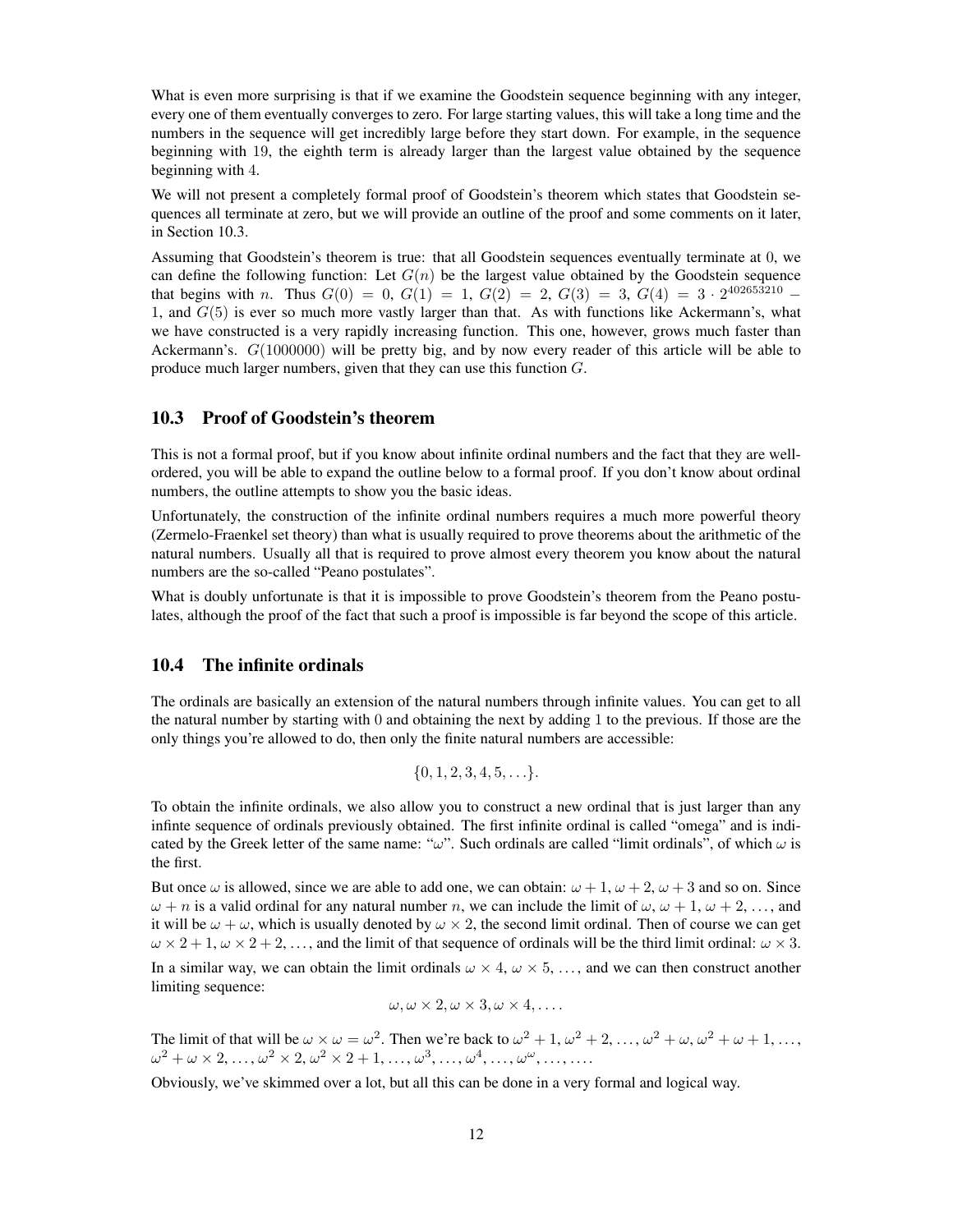#### 10.5 Well-ordering of the ordinals

The amazing thing is that this set of infinite ordinal numbers is "well-ordered", and that means that any decreasing series of ordinals is of finite length: it is impossible to construct an infinite set of decreasing ordinals, no matter how large a one you start with.

The idea of well-ordering is obvious if we just look at the natural numbers: If you begin with some number and each successive number in the sequence is smaller, you must stop at zero after a finite number of steps. If you start with a million and start stepping down, you can't possibly take more than a million steps. Obviously you can make a decreasing sequence of natural numbers as long as you want, but every one is finite.

The infinite ordinals behave the same way. Let's look at some examples. First, suppose you start "infinitely far along", at  $\omega$  itself. What is the next smaller ordinal in your sequence?

Well,  $\omega$  is the first infinite ordinal, so every smaller ordinal is finite. Once you take that first step down, to a million, or a billion, or to a googleplex, there are only a finite number of additional steps left to go. When you take that one step down, it is enormous.

So *ω* won't work as an ordinal from which you can make an infinite number of steps down. It's clearly pointless to start from  $\omega + k$ , where k is finite, since after at most k steps you'll be back at  $\omega$ , and from there it's only a finite number of steps to the bottom. How about  $\omega \times 2$ ?

Well, the first step down will take you to  $\omega + k$ , where k finite, so that's no good. There are similar problems with  $\omega \times 3$ ,  $\omega \times 4$ , or  $\omega \times k$ , where k is finite: it's only a finite number of steps down to get rid of each multiple of *ω*.

How about  $\omega^2$ ? Well, the first step down has to have a largest term of the form  $\omega \times k$ , so that's no good, either. We have to be a little careful here, since here's a number smaller than  $\omega^2$ :

$$
\omega \times 1000 + \omega \times 999 + \ldots + \omega \times 2 + \omega + 1000000,
$$

but the expression will only have a finite number of terms, and they must be knocked off, one by one.

In fact, you can sort of imagine an inductive proof<sup>2</sup> that there are always a finite number of steps to the bottom. Suppose that the ordinal  $\kappa$  is the first one from which there is an infinite descending sequence. If  $\kappa$  is of the form  $\lambda + 1$ , then the first step down is to  $\lambda$ , from which there are only a finite number of steps to the bottom or to a number even smaller than  $\lambda$ , from which there are also at most a finite number of steps down. Similarly, if *κ* is one of the "limit ordinals", the first step down will be to one from from which there are only a finite number of steps to zero, so *κ* will share that property.

Try to figure out what might happen with  $\omega^{\omega}$  – a pretty large ordinal<sup>3</sup>. You can play around with this a bit if you like, and perhaps that will make things clearer.

#### 10.6 Proof of Goodstein's theorem

Anyway, if you believe that the infinite ordinals are well-ordered, the proof that Goodstein sequences all terminate at zero is not too hard. What we will do is replace every term of such a sequence in hereditary notation by an ordinal number that is clearly larger than it. We will show that the sequence of ordinals thus obtained is a decreasing sequence, so the Goodstein sequence will be dominated by a sequence of ordinals that we know tends to zero, and hence the dominated sequence will also tend to zero.

The dominating ordinal is simple: just replace all occurrences of the base by *ω*. So for example, in our example of the Goodstein sequence beginning with 19, the first few terms, and their dominating ordinals are:

 $2$ This is actually not a proof by finite induction that you're probably familiar with, but rather a proof by "transfinite induction". It is, however, very similar to the usual proofs by finite induction.

<sup>&</sup>lt;sup>3</sup>Well, "pretty large" is optimistic: almost all ordinals, of course, are larger.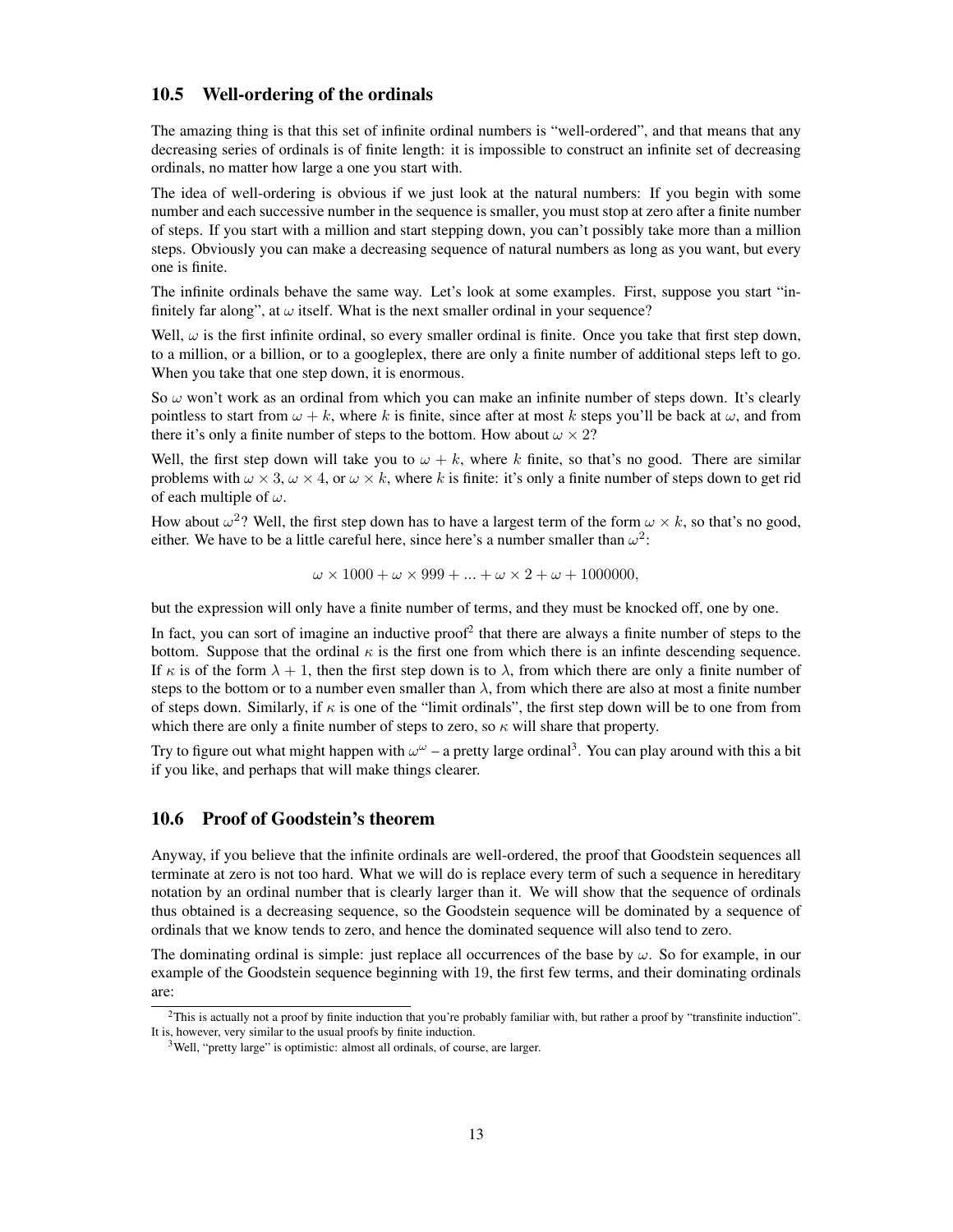| Term           | Hereditary form         | Ordinal                                        |
|----------------|-------------------------|------------------------------------------------|
| 1              | $2^{2^2}+2+1$           | $\overline{\omega^{\omega}}^{\omega}+\omega+1$ |
| $\overline{2}$ | $3^{3^3}+3$             | $\overline{\omega^{\omega^{\omega}}} + \omega$ |
| 3              | $\frac{4^{4}}{4^{4}}+3$ | $\overline{\omega^{\omega^{\omega}}}+3$        |
| 4              | $5^{5^5}+2$             | $\overline{\omega^{\omega^{\omega}}+2}$        |
| 5              | $\overline{6^{6}} + 1$  | $\overline{\omega^{\omega^{\omega}}+1}$        |
| 6              | $7^7$                   | $\frac{c}{\omega^{\omega^{\omega}}}$           |

On the next step, of course, we take a *huge* step down in the ordinals. The largest term in the exponent of the bottom *ω* contains only finite powers of *ω*; not *ω <sup>ω</sup>*. If you want to see what it looks like, just substitute  $\omega$  for every 8 in the expansion of term 7 that we did in the previous section for the Goodstein sequence beginning with 19.

#### 10.7 Behavior of Goodstein sequences

Every Goodstein sequence behaves similarly in the following sense: as long as the base itself appears in the expansion with even a multiple of 2, the sequence will increase. That's because when the base increases for the next term, the increase will be multiplied by at least 2, and only 1 is subtracted.

Goodstein sequences finally reach a point where they have the following form:

 $B \times 1 + k$ ,

where *B* is the base and  $k$  is a (usually huge) constant. At this point, the sequence stays constant for  $k$ steps, since at each step, although  $k$  is reduced by 1,  $B$  is increased by 1. Finally, the term looks like  $B \times 1 + 0$  and after 1 is subtracted from that, the base will not appear in the expression; only a constant will. After this, the sequence steps down to zero, one unit at a time.

So every Goodstein sequence increases (often incredibly rapidly at first), and keeps increasing until it obtains the form above. Then it is constant for a long time, after which it reduces to zero by one at each step.

### 11 Problem 5 from IMO 2010

This section discusses problem 5 on the International Mathematical Olympiad in 2010. There are a lot of notes on this problem here:

http://michaelnielsen.org/polymath1/index.php?title=Imo 2010

Here is the text of the problem:

Problem: In each of six boxes *B*1*, B*2*, B*3*, B*4*, B*5*, B*<sup>6</sup> there is initially one coin. There are two types of operation allowed:

Type 1: Choose a nonempty box  $B_j$  with  $1 \leq j \leq 5$ . Remove one coin from  $B_j$  and add two coins to  $B_{j+1}$ .

Type 2: Choose a nonempty box  $B_k$  with  $1 \leq k \leq 4$ . Remove one coin from  $B_k$  and exchange the contents of (possibly empty) boxes  $B_{k+1}$  and  $B_{k+2}$ .

Determine whether there is a finite sequence of such operations that results in boxes *B*1*, B*2*, B*3*, B*4*, B*<sup>5</sup> being empty and box  $B_6$  containing exactly  $2010^{2010^{2010}}$  coins. (Note that  $a^{b^c} = a^{(b^c)}$ .)

#### 11.1 Strategies

This problem admits a lot of strategies to see what might be going on. Probably the most obvious is to look at smaller problems to see what can be achieved. Using the same rules but with fewer than six boxes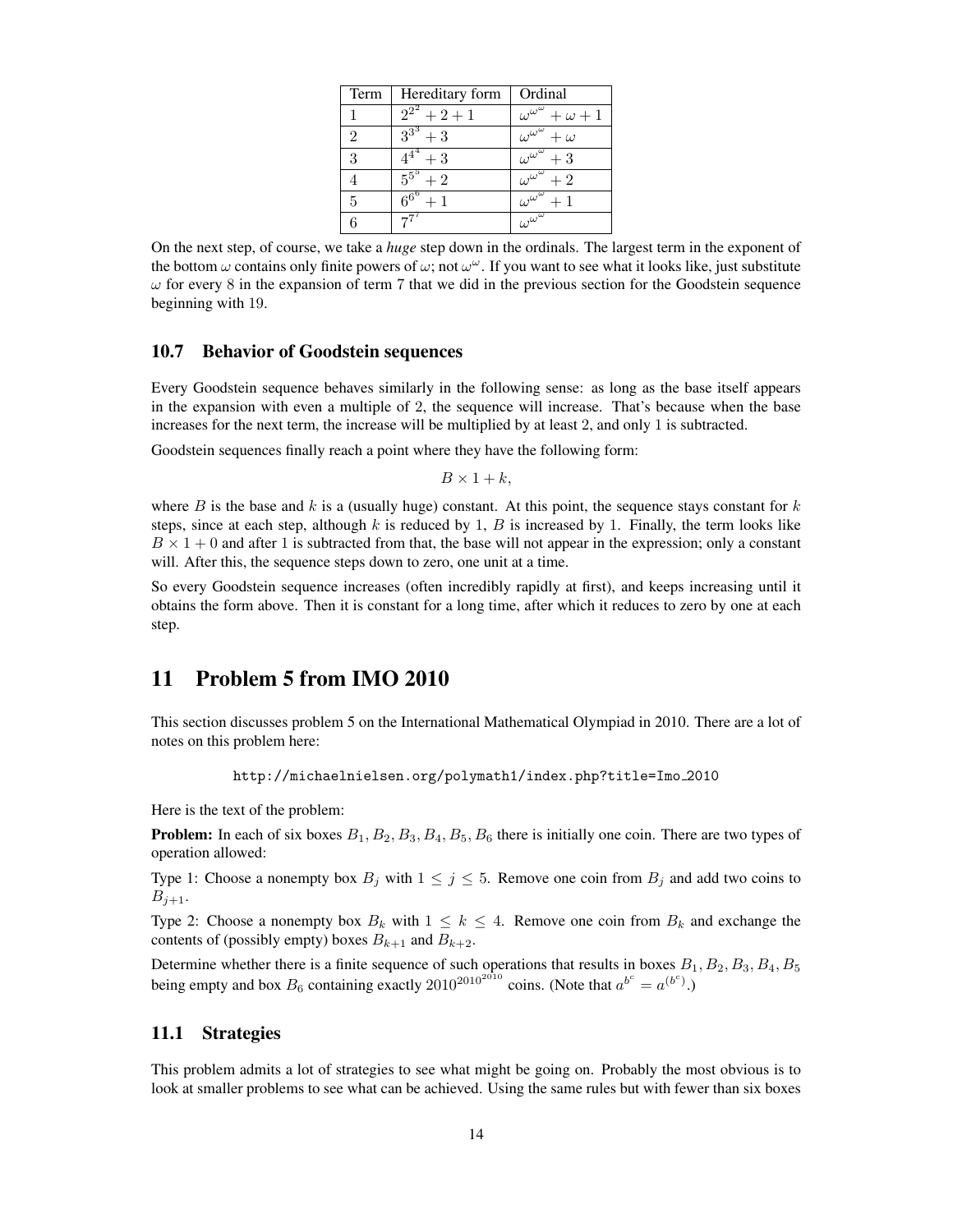is a good way to start. Here are some interesting things to explore:

• What is the maximum number of coins you can achieve in the largest-numbered box if you start with 1, 2, 3, or 4 boxes? (Answers: 1*,* 3*,* 7*,* 28.) Here is the sequence to get to 28:

| [1,1,1,1]     |
|---------------|
| [0, 3, 0, 3]  |
| [0, 2, 2, 3]  |
| [0, 2, 0, 7]  |
| [0, 1, 7, 0]  |
| [0, 1, 0, 14] |
| [0, 0, 14, 0] |
| [0, 0, 0, 28] |

- What is the smallest number of coins you can leave in the largest-numbered box leaving zero coins in all the other boxes? (Answers: 1*,* 3*,* 3*,* 0*,* 0*,* 0*, . . .*.)
- Can you work out sequences of moves that work with a limited number of adjacent boxes to convert one sequence into another?

For the last item, it is nice to have some reasonable notation. For example, there is an obvious sequence of moves to convert the configuration  $[n, 0]$  to  $[0, 2n]$ , and only those two adjacent boxes are used. Simply keep removing one coin from the first box and putting two into the next. The first box will empty and the second will have twice as many coins in it.

Using the notation above, the two primitive operations can be expressed as:

$$
[m,n]\rightarrow [m-1,n+2]
$$
  

$$
[m,n,p]\rightarrow [m-1,p,n]
$$

(We always assume, of course, that no negative values are allowed, so in the examples above, *m* must be 1 or more. Either or both the *p* and *n* values in the second rule can be zero.)

When we write a result that involves a certain number of positions, we assume that only the positions in that rule are affected. See, for example, the third and fourth items in the list of observations below.

Here are some observations.

- Once you use the coin in box 1, box 1 will stay empty forever. Similarly, if box *k* is the first box that is non-empty, there is no way to get more coins into box *k*.
- If you have a situation like this:  $[n, 0, 0]$ , then by simply applying the second rule, you can reduce the *n* to any number smaller than *n* by simply swapping the two zeroes the appropriate number of times. In fact,  $[n, k, k]$  can reduce *n* by an arbitrary amount by swapping the two *k*'s. Or  $[n, l, k]$ can be reduced to  $[p, k, l]$  where p is less than n in an odd number of swaps and to  $[p, k, l]$  in an even number of swaps.
- It is easy to see that  $[m, 0] \rightarrow [0, 2m]$  is possible; simply apply the first rule repeatedly until the first box is empty.
- If we have two empty boxes ahead of a non-empty box, we can see that either of the following is possible:  $[m, 0, 0] \to [0, 2^m, 0]$  or  $[m, 0, 0] \to [0, 0, 2^{m+1}]$ . Do you see how?
- Continuing with the same idea, if we have three empty boxes we can do this:  $[m, 0, 0, 0] \rightarrow$  $[0, 0, 2^{2^m}, 0].$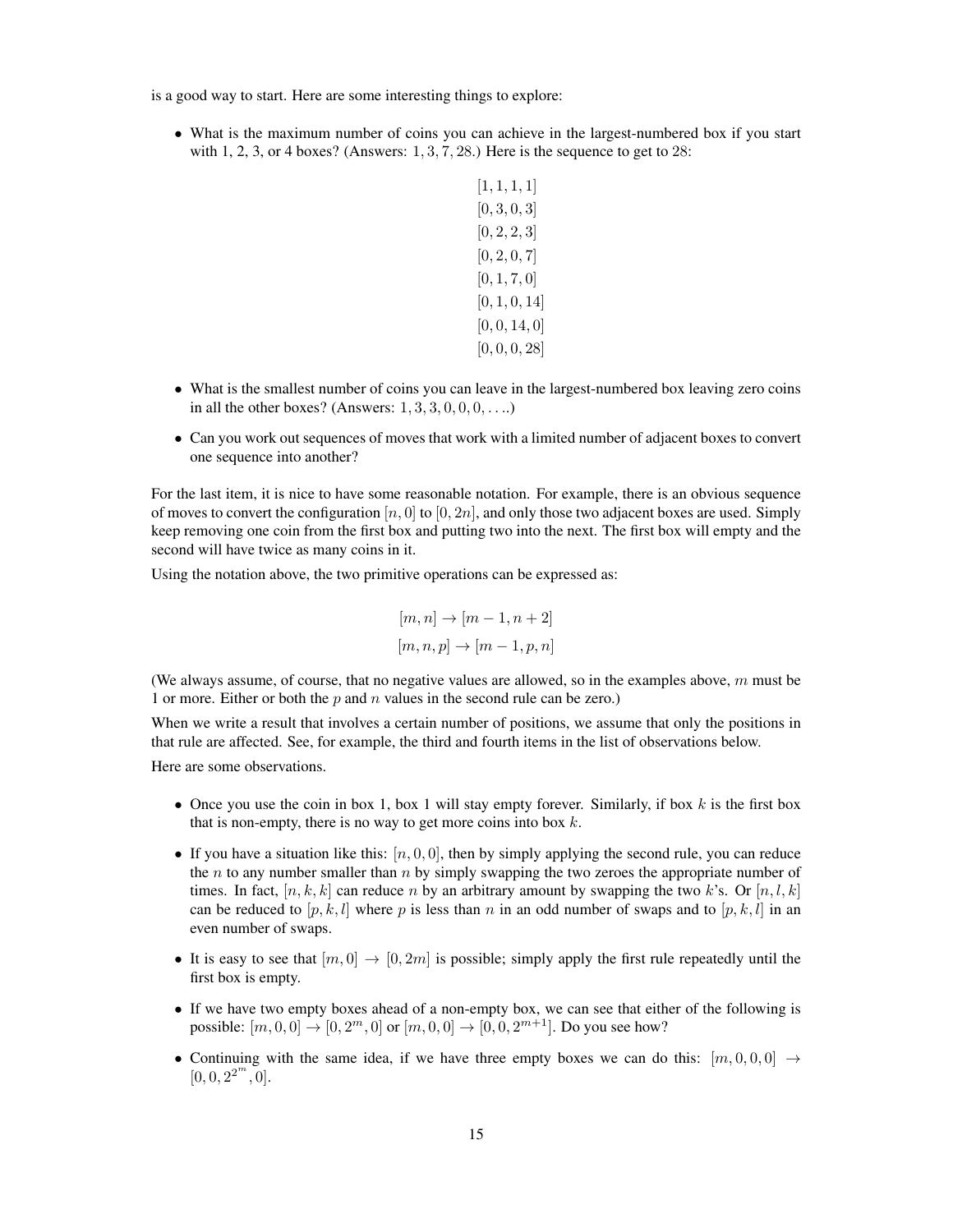*•* Consider the following steps using the previous rule:

$$
[m, 0, 0, 0]
$$
  
\n
$$
[m - 1, 2, 0, 0]
$$
  
\n
$$
[m - 1, 0, 2^2, 0]
$$
  
\n
$$
[m - 2, 2^2, 0, 0] = [m - 2, 2 \uparrow \uparrow 2, 0, 0]
$$
  
\n
$$
[m - 2, 0, 2^{2^2}, 0]
$$
  
\n
$$
[m - 3, 2^{2^2}, 0, 0] = [m - 3, 2 \uparrow \uparrow 3, 0, 0]
$$
  
\n
$$
[m - 4, 2^{2^{2^2}}, 0, 0] = [m - 4, 2 \uparrow \uparrow 4, 0, 0]
$$

Repeating until the end, we obtain:

$$
[m, 0, 0, 0] \to [0, 2 \uparrow \uparrow m, 0, 0].
$$

*•* Similarly:

$$
[m, 0, 0, 0, 0] \rightarrow [0, 2 \uparrow \uparrow \uparrow m].
$$

Notice that if we do not have zeros in the positions following *m* in the examples above, the results will simply be larger.

Using the ideas above, we can work out how to get a huge number starting with 5 boxes:

$$
[1, 1, 1, 1, 1]
$$
\n
$$
[1, 0, 0, 14, 0]
$$
\n
$$
[0, 2, 0, 14, 0]
$$
\n
$$
[0, 1, 14, 0, 0]
$$
\n
$$
[0, 1, 0, 2^{14}, 0]
$$
\n
$$
[0, 0, 2^{14}, 0, 0]
$$
\n
$$
[0, 0, 0, 2^{2^{14}}, 0]
$$
\n
$$
[0, 0, 0, 0, 2 \cdot 2^{2^{14}}].
$$

For huge numbers with six boxes, use one of our 5-box results:

$$
[1, 1, 1, 1, 1, 1]
$$
\n
$$
[1, 0, 0, 2^{14}, 0, 0]
$$
\n
$$
[0, 2, 0, 2^{14}, 0, 0]
$$
\n
$$
[0, 1, 2^{14}, 0, 0, 0]
$$
\n
$$
[0, 1, 0, 2 \uparrow \uparrow (2^{14}), 0, 0]
$$
\n
$$
[0, 0, 2 \uparrow \uparrow (2^{14}), 0, 0, 0]
$$
\n
$$
[0, 0, 0, 2 \uparrow \uparrow (2^{14}), 0, 0, 0]
$$
\n
$$
[0, 0, 0, 0, 2^{(2 \uparrow \uparrow (2^{14})))}, 0]
$$
\n
$$
[0, 0, 0, 0, 0, 2 \cdot 2^{(2 \uparrow \uparrow (2^{14})))}].
$$

The last number above is fantastically large; *much* larger than the  $N = 2010^{2010^{2010}}$  desired in the IMO problem. To find a sequence that yields the result exactly is tricky: follow the link at the beginning of this section for details. Since this article is concerned only with huge numbers, we stop here. A method to obtain the exact number is to find a sequence of moves to arrive at  $[0, 0, 0, M, 0, 0]$ , where  $M > N/4$ . Then we swap the final two zeroes enough times to get *M* down to *N/*4, and finally move the *N/*4 to the end with two doubling sequences.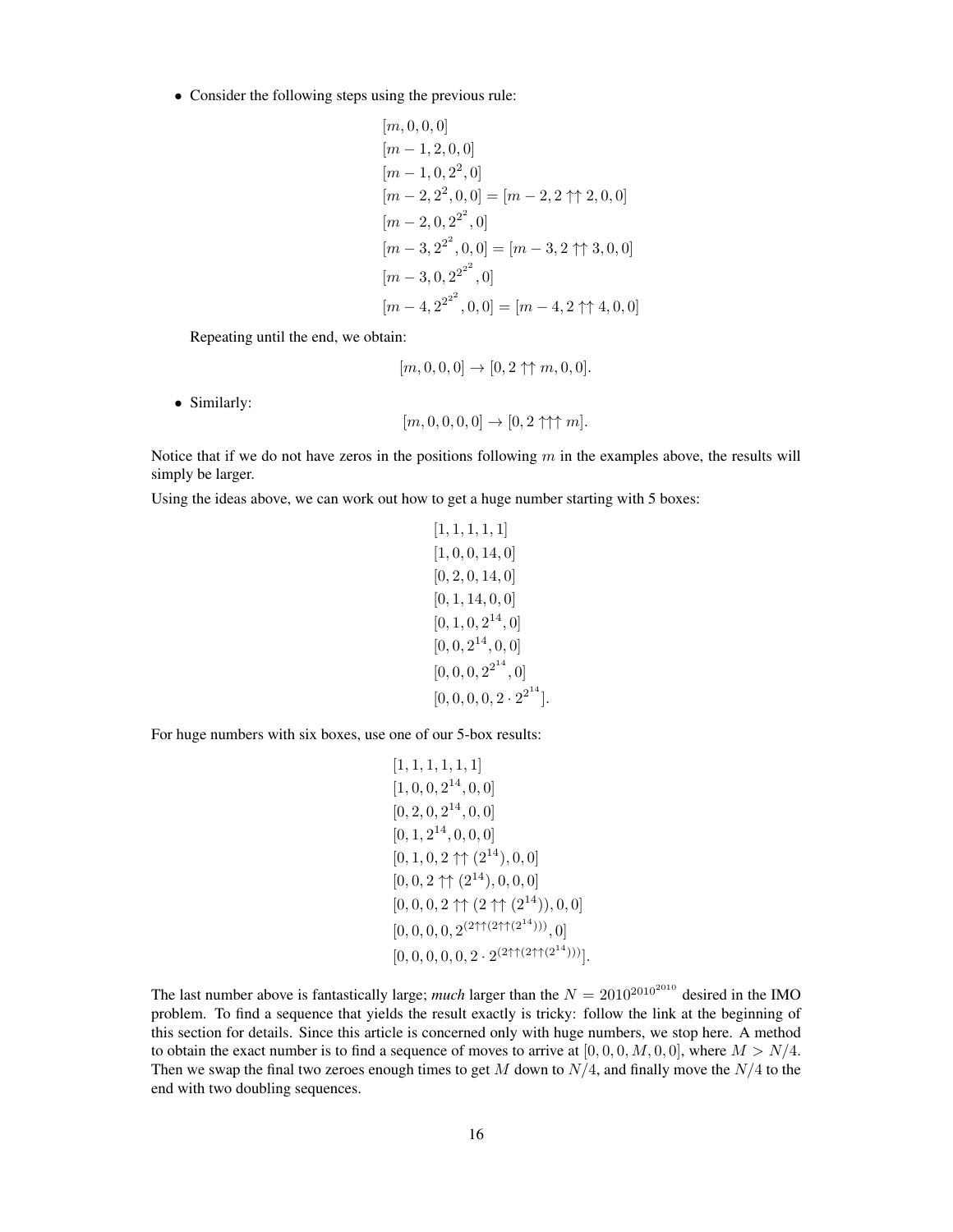### 12 Are We Cheating?

In the previous sections we have presented some very large numbers in a very compact way, but since each of these methods required a few paragraphs of explanation, aren't we really cheating? Shouldn't we count the description of the method?

If you have a contest to "describe the largest number you can using *n* symbols", you've got to say at the beginning what the allowable symbols are. Otherwise you can imagine a many-page description of a huge number where the last sentence is, "Call that number *X*." Then the description is a single character, "*X*", and that's not really fair.

One good way to structure such a contest might be to describe a virtual calculator that has certain buttons on it, and the contest is something like, "Make the largest number in the display you can with at most *n* button-presses." If the calculator has a factorial button on it, then 9! might be the winning candidate for the two-button-press version of the contest.

If the calculator is programmable, then you would need to count the strokes necessary to create the program that is run with an additional button press, et cetera.

In any case, to end this article with an interesting example, imagine a calculator that has a bunch of variables in it, (say, A, B, C,  $\dots$ , all of which are initially zero), and only allows the following sorts of operations:

- $A + +$  Increment the value of variable *A* by 1.
- *• A − −* Decrement the value of variable *A* by 1 unless *A* = 0.
- $A :: x$  If  $A \neq 0$  go to line number x; otherwise, continue to the next line.

Here is a 23 line program written in the language above. Try to figure out how large the numbers *A*, *B*, *C*, *D*, and *E* get by the time the program terminates. It is fairly impressive, given that essentially the only allowable operations are "add one", "subtract one", and "branch if non-zero".

|                      | 1: $E++$ 9: $A++$ 17: $D--$             |  |
|----------------------|-----------------------------------------|--|
|                      | 2: $E++$ 10: $B--$ 18: $D::5$           |  |
|                      | 3: $E++$   11: $B::8$   19: $D++$       |  |
|                      | 4: $E++$ 12: $C--$ 20: $C--$            |  |
|                      | 5: $B++$ 13: $C::5$ 21: $C::19$         |  |
|                      | 6: $A = -   14; C +   22; E = -$        |  |
|                      | 7: $A :: 5$   15: $A --$   23: $E :: 5$ |  |
| 8: $A++$ 16: $A::14$ |                                         |  |

### 13 Even Larger Numbers

In a sense, all the numbers described in previous sections are tiny compared to what we will encounter here. Up to this point, the text in this article contains fewer than 6000 words, and think of all the different large numbers we have defined.

As a closing idea, consider the function  $F(n)$  which is defined to be "the largest integer than can be defined in *n* or fewer English words." This is obviously very sloppy, but the idea is not so bad. We could define a perfectly formal language and make a definition like this one precise, but that requires a lot of work. Let us just stick with English for now.

What is  $F(1)$ ? Perhaps "googolplex"? It's at least that big. We know that  $F(6000)$  is far more than sufficient to describe all the numbers here so far, and it's clear that *far* larger numbers could have been defined. But with this *F*, we can do all the tricks again. What if  $G(1) = F(1)$ , and  $G(n) = F(G(n-1))$ , for example? We already know that *G*(2) is at least as big as the largest number that could be described with a googolplex words.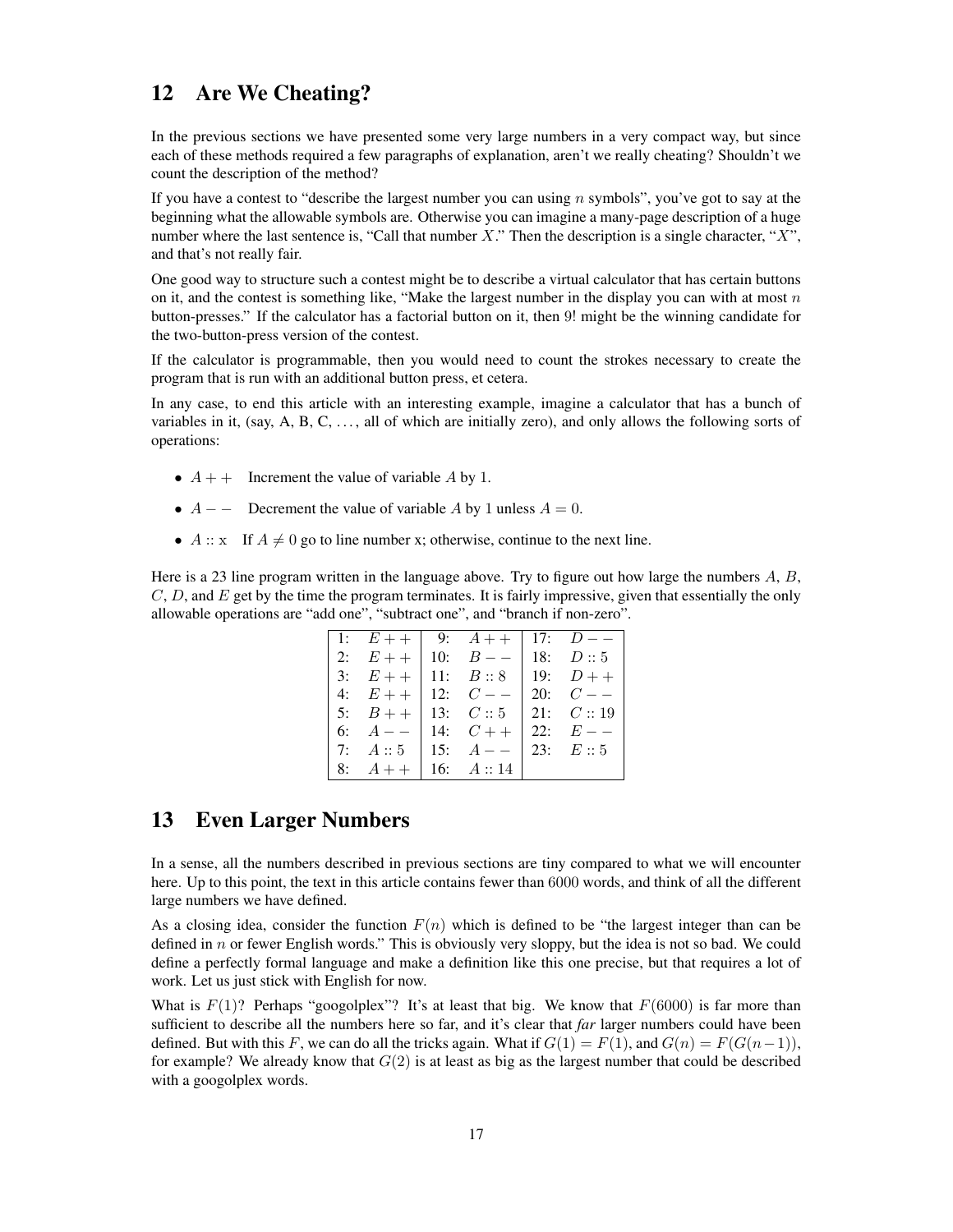These numbers, of course, will not be computable in the same sense that the Busy Beaver numbers in Section 9.3 are not. But they exist, and are guaranteed to be unimaginably huge.

It's always good to keep in mind, however, what is sometimes called "The Frivolous Theorem of Arithmetic": Almost all numbers are very, very, very large. In fact, even considering all the particular huge numbers listed in this article, almost all numbers are much, much larger than any of them....

### 14 Pedagogical Notes

For younger students (in middle school, for example), it's probably a bad idea just to write down the definition of Ackermann's function without an introduction.

This is a good time to do a review of functional notation. For example, just review some standard, simple function definitions, emphasizing the idea that the definition provides a rule (or rules) for determining the output given the input.

If, for example, the function is defined as:

$$
f(x) = x^2 - 3,
$$

then to evaluate *f* for any particular input, you simply substitute the input value for the *x* on the right-hand side of the equation above and evaluate it. In this example, you simply square the input value and subtract 3, so  $f(5) = 5^2 - 3 = 25 - 3 = 22$ , or  $f(20) = 20^2 - 3 = 400 - 3 = 397$ .

Ackermann's function, unfortunatley, is more complex in two ways. First, it's a function of *two* variables, and second, it is defined recursively. Rather than jump right in, introduce the two ideas in two steps. First, look at functions of more than one variable.

An example might be this: The ticket price at a movie theatre is \$10 for an adult, and \$6 for a child. What we seek is a formula to tell us the admission cost for a mixed group of adults and children. Here is the answer:

$$
f(a,c) = 10a + 6c,
$$

where  $f(a, c)$  represents the admission cost for a group consisting of *a* adults and *c* children. Make it clear why this is the correct function, and why, to determine the numerical output, you need to know both the number of adults and children.

But even without complete information, you can simplify the formula with partial information. For example, suppose you know that the group is going to consist of 4 adults, but you don't yet know the number of children. If we let *c* stand for the (as yet unknown) number of children, the total cost will be:

$$
f(4, c) = 10 \cdot 4 + 6c = 40 + 6c.
$$

Using this simpler function, all you need to do is plug in the value of *c* to obtain the final cost.

The other type of function, a so-called "recursive function" is a little more interesting. Here is perhaps the best example to use, since the function is already known to the students, but probably never in the form shown below. The function *F*, defined below, is defined for all positive integers.

$$
F(n) = \begin{cases} 1 & \text{if } n = 1 \\ n \cdot F(n-1) & \text{if } n > 1 \end{cases}
$$
 (3)

The only time you know the answer immediately is if the input value happens to be zero:  $F(1) = 1$ . But what is the value of  $F(4)$ ? Well, you just follow the rule stated in the second line of Equation 3. The input value, 4, is not equal to zero, so you must use the second rule:

$$
F(4) = 4 \cdot F(3). \tag{4}
$$

This doesn't seem to help much since we don't know the value of  $F(3)$ , but if we have faith, we can just reuse the definition. (A mathematician would say that we are using Equation 3 recursively.) To evaluate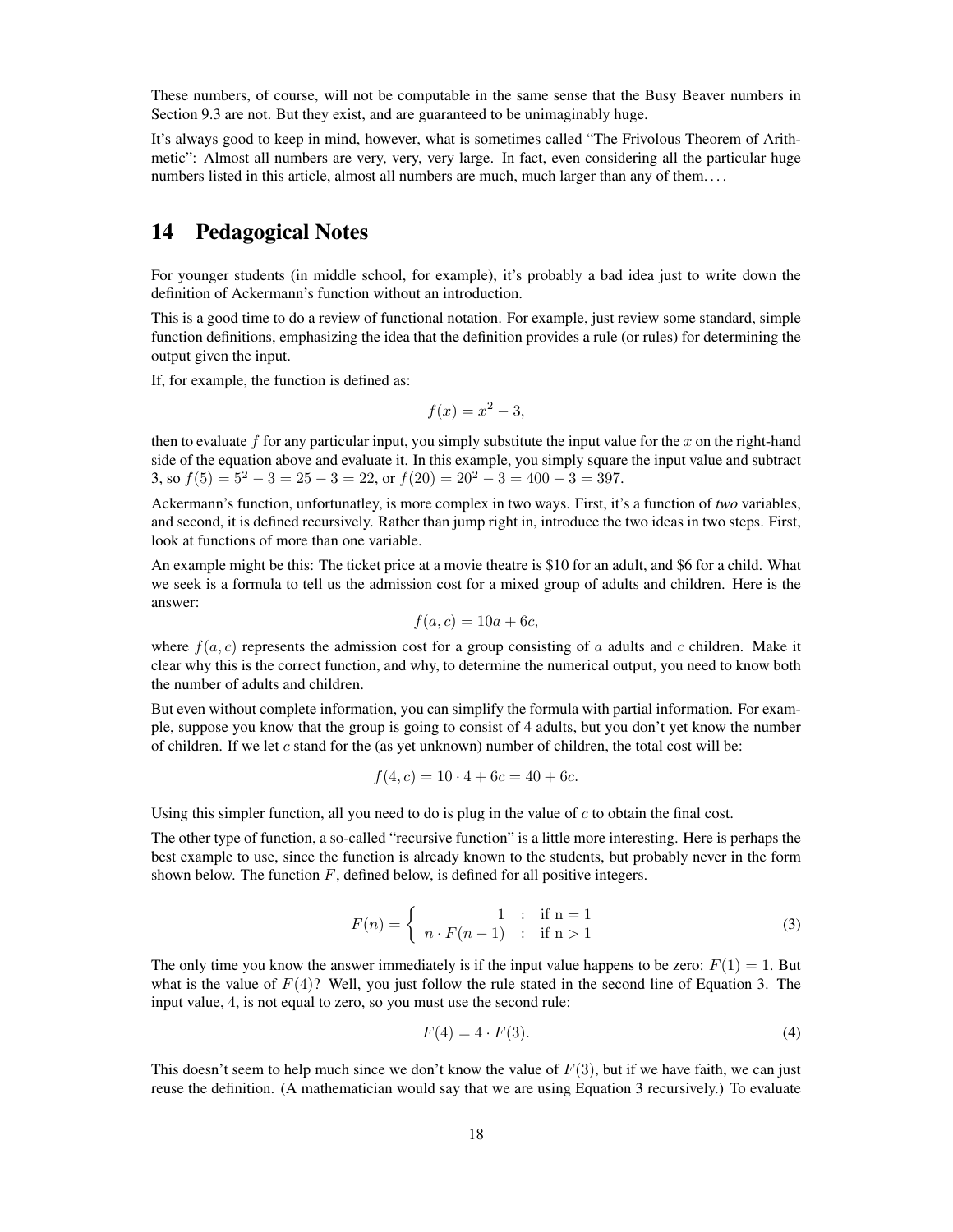$F(3)$  we first note that the input value, 3, is not zero, so  $F(3) = 3 \cdot F(2)$ . Substituting this value for  $F(3)$ into Equation 4 yields:

$$
F(4) = 4 \cdot (3 \cdot F(2)), \tag{5}
$$

and we're now left with the problem that we don't know the value of  $f(2)$ . But we can reuse Equation 3 yet another time to obtain  $F(2) = 2 \cdot F(1)$ , so the original Equation 4 now looks like:

$$
F(4) = 4 \cdot (3 \cdot (2 \cdot F(1))),
$$

and now we're in good shape because we know that  $F(1) = 1$ , so we have:

$$
F(4) = 4 \cdot (3 \cdot (2 \cdot 1)) = 4! = 24.
$$

Try evaluating *F*(6) using the same method, but as soon as you get to:

$$
F(6) = 6 \cdot (5 \cdot F(4)),
$$

you can tell the kids that we don't need to go farther since we already worked out the value of  $F(4)$ , which was  $4! = 24$ . Thus:

$$
F(6) = 6 \cdot 5 \cdot 4! = 6 \cdot 5 \cdot 4 \cdot 3 \cdot 2 \cdot 1 = 6!
$$

Finally, point oiut that for this recursive function at least (and this will usually be the case), the easiest way to figure out what's going on is not to start with large values, although that will work, but to start with small ones. For this example, we know the value of  $F(1)$  immediately, so work on  $F(2)$  which we find to be 2  $\cdot$  1. Once we know the value of  $F(2)$ , we can see that  $F(3) = 3 \cdot F(2) = 3 \cdot 2 \cdot 1 = 3!$ . Then we will see that  $F(4)$  can easily be evaluted in terms of  $F(3)$ , and so on. After just a few steps like this, it's easy to see (and to prove, if you wish) that  $F(n) = n!$ .

Notice that the recursive definition is in some ways nicer than the usual formula for *n*!:

$$
n! = n \cdot (n-1) \cdot (n-2) \cdots 3 \cdot 2 \cdot 1,
$$

since we never need to write the somewhat vague " $\cdots$ ".

In any case, after this introduction, you can look at the more complicated Ackermann's function which is both a function of two variables *and* recursive.

### 15 Turing Solution

Here is the simulation for the following Turing machine. This machine, in fact, is an example of a threestate machine that achieves the longest row of 1's before halting. Here's the machine:

| 1RB   | 1 R.H |  |  |  |
|-------|-------|--|--|--|
| 0RC   | 1RB   |  |  |  |
| 1 L.C | 1 L A |  |  |  |

And here's the simulation: